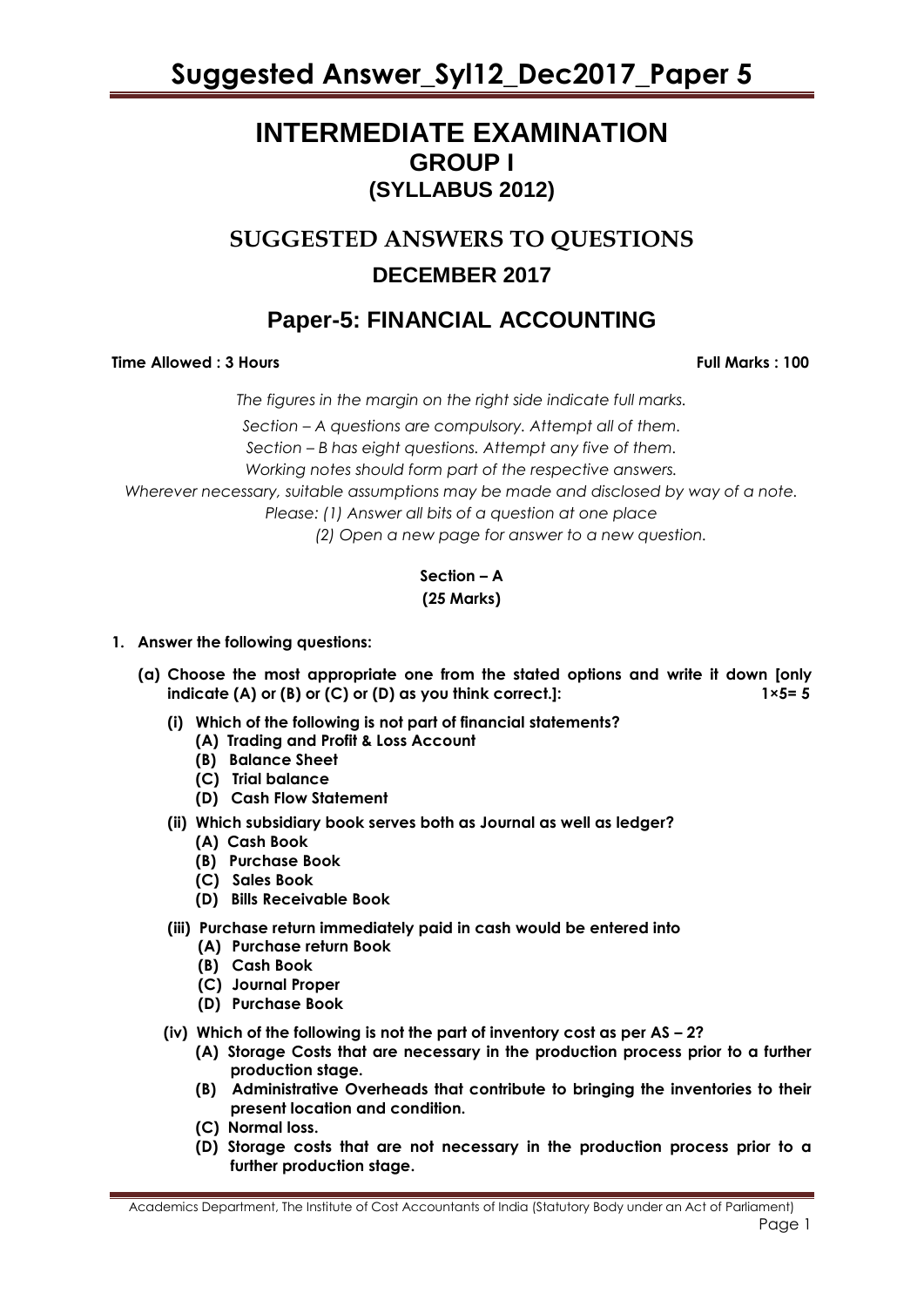- **(v) State the ratio in which the partners share all the accumulated profits, reserves, losses and fictitious assets in case of change in profit sharing ratio.**
	- **(A) Sacrificing ratio**
	- **(B) Old profit sharing ratio**
	- **(C) New profit sharing ratio**
	- **(D) Equally**
- **(b) Match the following: 1× 5= 5**

**Column A Column B 1. Depreciation of Fixed Asset (A) AS-1 2. Deferred Benefit/Contribution Scheme (B) AS-6 3. Fundamental Accounting Assumptions (C) AS-2 4. Accounting for Construction Contracts (D) AS-10 5. Valuation of Inventory (E) AS-7 (F) AS-15**

**(c) State whether the following statements are true or false: 1×5=5**

- **(i) Assets are classified into fixed and current assets as per cost principle.**
- **(ii) Bank Account is a real account.**
- **(iii) Discount given at the time of making invoice should be recorded in the books of original entry.**
- **(iv) Del credere commission is allowed to consignee for making credit sales.**
- **(v) Discount column made in cash book is not a memorandum account.**

#### **(d) Answer the following: 2×5=10**

**(i) The stock was physically verified on 24th March and was valued at** `**2,00,000. Goods are normally sold by the trader at a profit of 25% on cost. After stock taking the following transactions have taken place till 31st March. Sales of**  ` **2,21,600 which includes:**

- **(A) Sales of** ` **10,800 at 20% more than the normal selling price.**
- **(B) Sales of** `**10,800 at 10% less than the normal selling price.**

**Required: Determine the value of stock to be taken to the Balance Sheet of PCT Ltd. as at 31st March.**

- **(ii) Bharat Ltd. which depreciates its machinery at 10% p.a. straight line basis, had on 1st April, 2016** `**28,000 to the debit of Machinery Account. On 31st March, 2017, the company decided to change the method of depreciation to diminishing balance method with effect from 1st April, 2013 being the date of purchase of machine and the rate of depreciation remaining the same. There was no purchase/sale of machine after 1st April, 2013. Pass the necessary journal entry on account of change in method of depreciation.**
- **(iii) Prizes awarded during the year 2016-2017** `**2,00,000. Prize Fund as at 31.03.2016**  `**12,00,000. Donations for prizes received during the year 2016-2017** `**2,80,000, 10% Prize Fund Investments as at 31.03.2016** `**12,00,000. Interest received on Prize Fund Investments** `**60,000. Capital Fund as at 31.03.2016** `**90,00,000. How will you disclose these items in Balance Sheet as at 31.03.2017?**
- **(iv) A and B are partners sharing profits in the ratio of 3:2. They admit C, a new partner who acquires 1/5th of his share from A and 4/25th share from B. Calculate the new profit sharing ratio and sacrificing ratio.**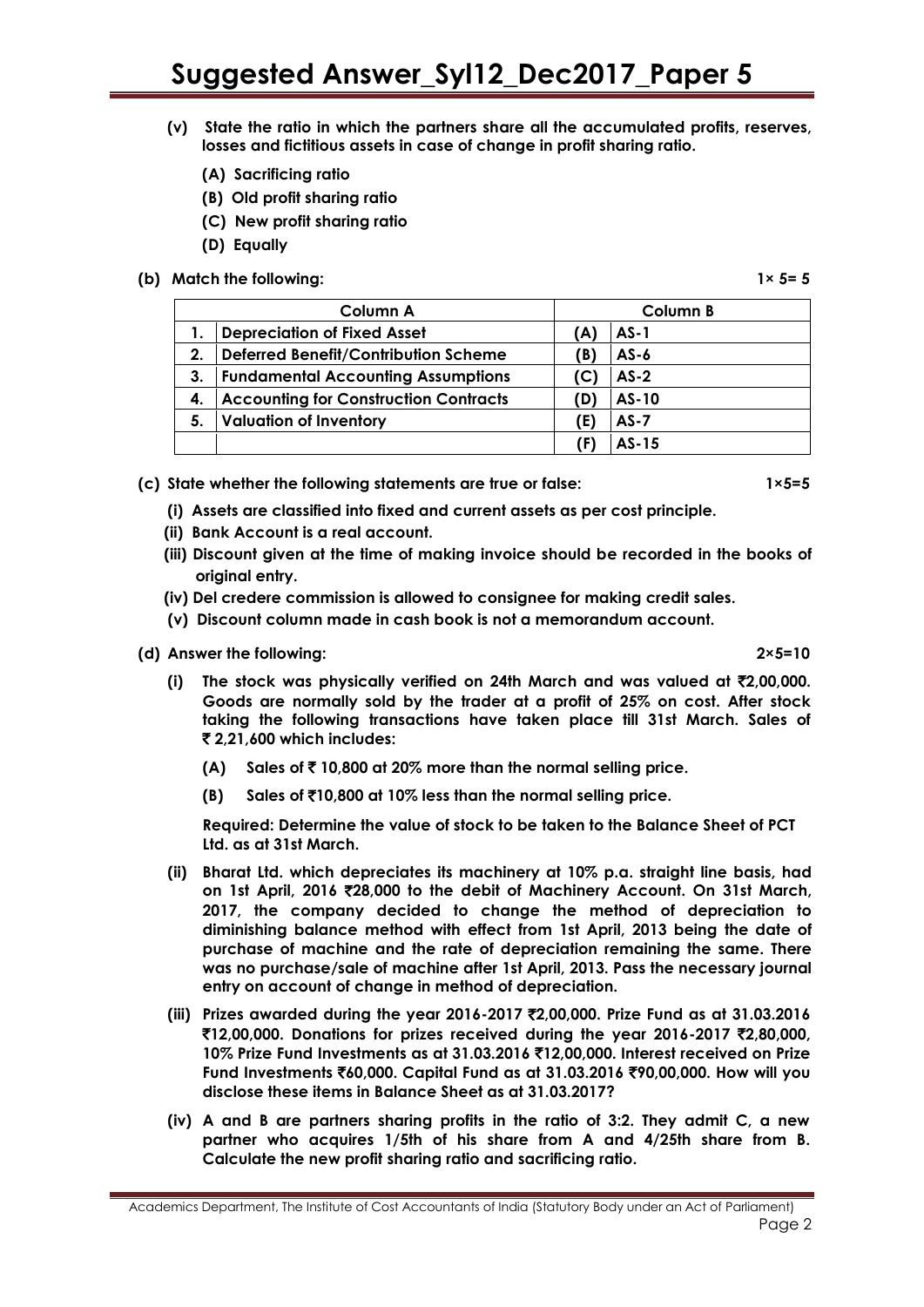**(v) X sent out goods costing** `**80,000 to Y so as to show 20% profit on invoice price. 40% of the goods were lost in transit. 60% of the goods received by consignee was sold at 25% above invoice price. Rate of commission is 10% on sales at invoice price plus 50% of the surplus over invoice price. Calculate the commission due to Y.**

### **Answer:**

- **1. (a)** 
	- (i) (C) Trial balance
	- (ii) (A) Cash Book
	- (iii) (B) Cash Book
	- (iv) (D) Storage costs that are not necessary in the production process prior to a further production stage.
	- (v) (B) Old profit sharing ratio

### **1. (b)**

|    | Column A                                     |     | Column B |  |
|----|----------------------------------------------|-----|----------|--|
|    | Depreciation of Fixed Asset                  | (D) | $AS-10$  |  |
| 2. | Deferred Benefit/Contribution Scheme         | (F) | $AS-15$  |  |
| 3. | <b>Fundamental Accounting Assumptions</b>    | (A) | $AS-1$   |  |
| 4. | <b>Accounting for Construction Contracts</b> | (E) | $AS-7$   |  |
| 5. | Valuation of Inventory                       |     | $AS-2$   |  |

### **1. (c)**

- (i) False
- (ii) False
- (iii) False
- (iv) False
- (v) False

### **1. (d)**

### (i) **Statement Showing the Valuation of Stock As At 31st March**

| <b>Particulars</b>                                |            |
|---------------------------------------------------|------------|
| A. Value of Stock as at 24th March                | 2,00,000   |
| Less: Cost of Goods sold<br>В.                    |            |
| Normal Sales [80% of (2,21,600 - 10,800 - 10,800] | (1,60,000) |
| Abnormal Sales [80% of (10,800 × 100/120)]        | (7,200)    |
| $[80\% \text{ of } (10,800 \times 100/90)]$       | (9,600)    |
| C. Value of Stock as at 31st March                | 23.200     |

(ii) Cost as on 01.04.2016 = ₹ 28,000/0.70 = ₹ 40,000

- A. Total Depreciation under Old Method =  $\bar{x}$ 40,000  $\bar{x}$  28,000 =  $\bar{x}$  12,000
- B. Total Depreciation under New Method =  $\text{\textdegree}40,000$  -[40,000 × 90%, × 90% × 90%]  $= ₹10.840$
- C. Excess Depreciation to be written back  $\bar{z}$  1,160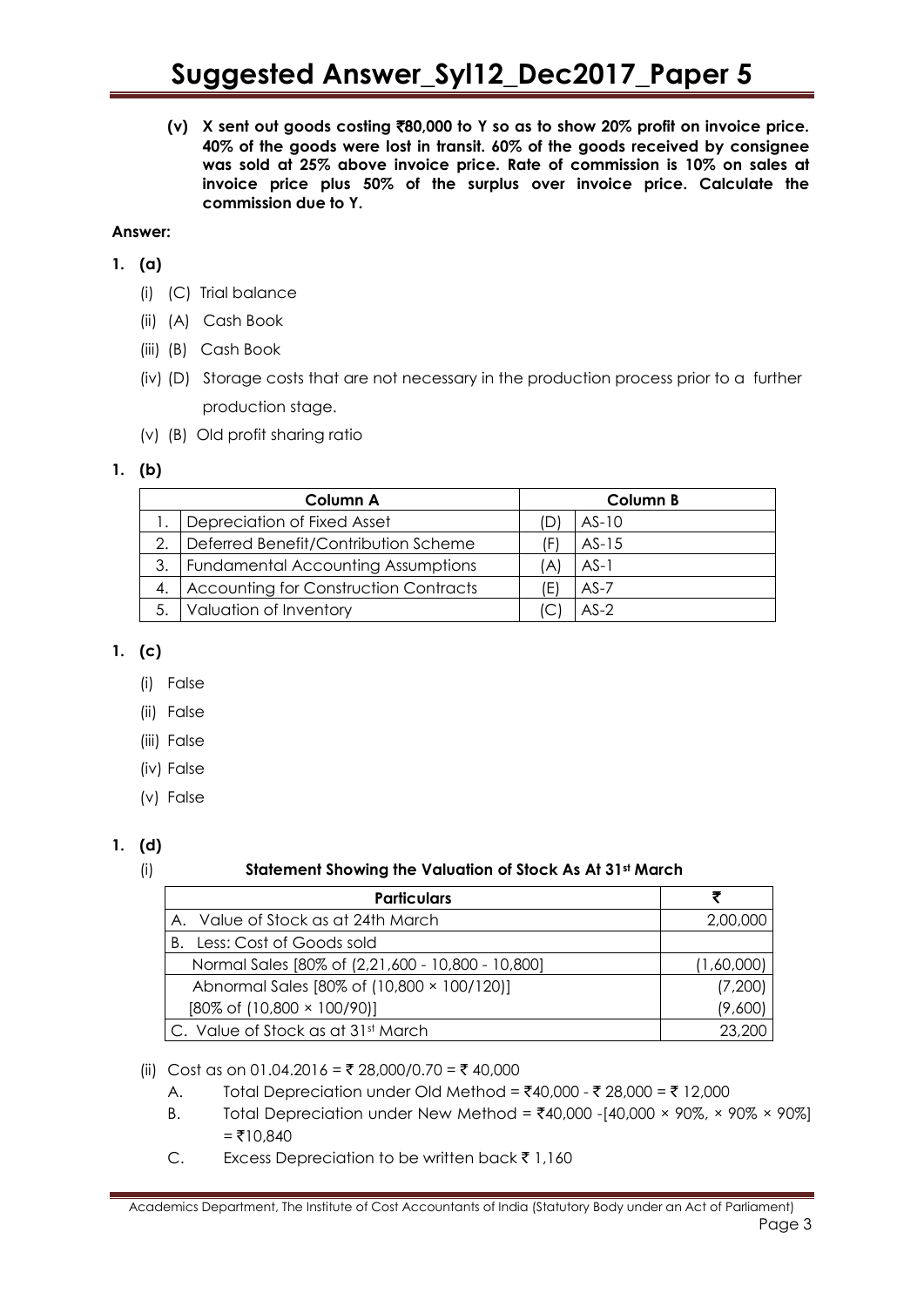### **Journal Entry to Adjust Excess Depreciation**

|                                                     |    | Dr.    |        |
|-----------------------------------------------------|----|--------|--------|
| Machinery A/c                                       | Dr | ₹1.160 |        |
| To Profit and Loss A/c                              |    |        | ₹1.160 |
| (Being the Excess Depreciation written back on a/c) |    |        |        |
| of change in method of Depreciation)                |    |        |        |

(iii) An Extract of Balance Sheet as at 31st March, 2017

| <b>Liabilities</b>                  | ₹         | <b>Assets</b>                                     |           |
|-------------------------------------|-----------|---------------------------------------------------|-----------|
| Capital Fund:                       |           | 90,00,000   10% Prize Fund<br>Investments         | 12,00,000 |
| Prize Fund:                         |           | Accrued Interest on 10%<br>Prize Fund Investments | 60,000    |
| <b>Opening Balance</b><br>12,00,000 |           |                                                   |           |
| 2,80,000<br>Add: Donations          |           | Prize Fund Bank Balance                           | 1,40,000  |
| 1,20,000<br>Add: Interest           |           |                                                   |           |
| Interest received ₹60,000 +         |           |                                                   |           |
| Accrued ₹60,000) i.e. ₹1,20,000     |           |                                                   |           |
| Less. Prizes awarded (2,00,000)     | 14,00,000 |                                                   | 14,00,000 |

(iv) Step 1: Calculation of Share of Incoming Partner

Since C acquires 1/5th of his share from A, it means he acquires 4/5th (i.e. 1- 1/5th) of his share from B.

- If  $4/5$ th shares =  $4/25$
- 1 share =  $4/25 \times 5/4=1/5$

Step 2: Calculation of New Shares

Share acquired by C : from  $A = 1/5 \times 1/5 = 1/25$ , from  $B = 4/25$ 

A's New Share =  $3/5 - 1/25 = 14/25$ , B's New Share =  $2/5 - 4/25 = 6/25$ 

Step 3: New Profit Snaring Ratio of A, B and C = 14/25 : 6/25 : 5/25 =14:6:5

Step 4: Sacrificing Ratio of A and  $B = 1/25$ :  $4/25 = 1:4$ 

(v) Invoice Price of Goods Sold = 60% (₹1,00,000 – 40% of ₹1,00,000) = ₹36,000

Surplus over invoice price =  $\overline{\xi}$  36,000 × 25% =  $\overline{\xi}$  9000

Commission =  $(36,000 \times 10/100) + (9,000 \times 50/100) = ₹8,100$ 

### **Section – B (75 marks)**

**Answer** *any five* **questions (carrying 15 marks each) from Question No. 2 to Question No 9:** 

- **2. (a) Bhola purchases goods on credit from various suppliers. However, there is a difference of opinion which has arisen with one of its suppliers. While the Supplier claims that the amount receivable from Bhola is** `**1,51,800, on the other hand, Bhola claims that the amount payable is** `**1,41,000. On evaluation of records the following were identified:**
	- **(i) A purchase of** `**42,600 was recorded by the supplier as** `**46,800.**
	- **(ii) Goods returned by Bhola amounting to** `**3,000, but the stock is in transit and has**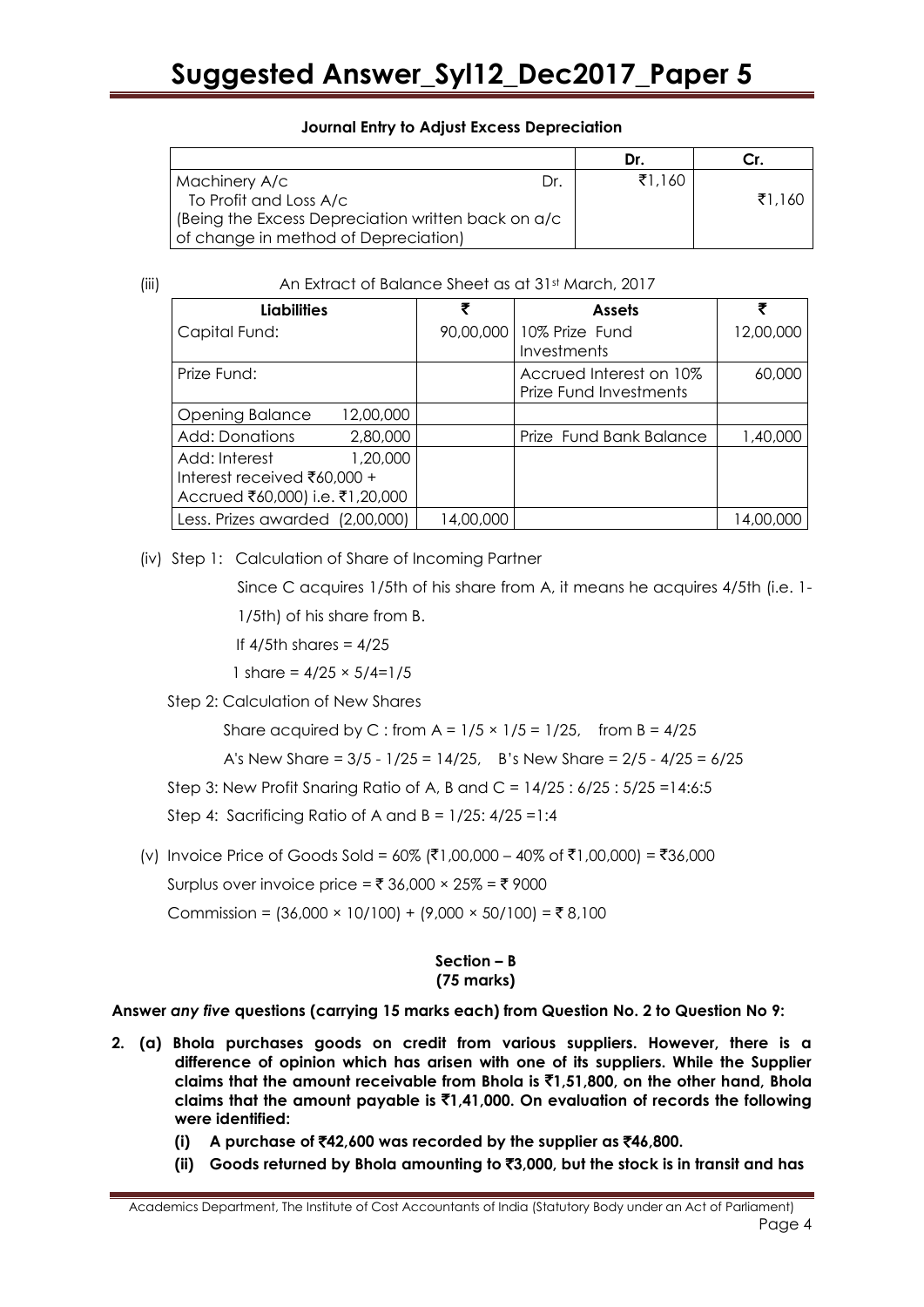**not reached the supplier/vendor.**

- **(iii) Cheques issued to vendor for** ` **16,800, in transit.**
- **(iv) Bills raised for goods purchased from the supplier, amounting** `**13,200, but goods are yet to reach the warehouse/godown of Bhola. Prepare a suitable reconciliation statement. 7**
- **(b) From the following information prepare the necessary adjustment accounts as they would appear in the General Ledger of Vatika Ltd.**

| <b>Particulars</b>                                               | ₹            |
|------------------------------------------------------------------|--------------|
| Closing debtors balance (as per General Ledger Adjustment A/c)   | 60,000 (Cr.) |
| Credit sales                                                     | 40,000       |
| <b>Credit purchases</b>                                          | 15,000       |
| <b>Paid to creditors</b>                                         | 7,500        |
| Discount allowed                                                 | 1,500        |
| <b>Bills payable accepted</b>                                    | 5,000        |
| Discount received                                                | 500          |
| <b>Received from debtors</b>                                     | 20,000       |
| <b>Bad debts</b>                                                 | 5,000        |
| Closing creditors balance (as per General Ledger Adjustment A/c) | 30,000 (Dr.) |
| <b>Bill accepted by customers</b>                                | 3,000        |

**Discount allowed to debtors** `**500 was recorded as discount received from creditors. 8**

### **Answer:**

### **2. (a) Amount Due to Supplier – Payable Reconciliation Statement**

| <b>Particulars</b>                                                                                                                              | Amount    |
|-------------------------------------------------------------------------------------------------------------------------------------------------|-----------|
| Amount due to supplier (as per books of the Supplier)                                                                                           | 1,5 1,800 |
| Less: Overstatement of sales figure in the books of supplier (i.e.<br>goods sold by supplier to Bhola for ₹ 42,600 but recorded as ₹<br>46,800) | 4,200     |
| Less: Goods returned to supplier, now in transit                                                                                                | 3,000     |
| Less: Cheques issued to vendor, now in transit                                                                                                  | 16,800    |
| Add: Bills raised against goods purchased, not stock-in-transit, i.e.<br>not yet reached the warehouse of Bhola                                 | 13,200    |
| Amount due to supplier (as per books of Bhola)                                                                                                  | 1.41.000  |

### **(b) Dr. Debtors' Ledger Adjustment Account in General Ledger Cr.**

| <b>Particulars</b>                |        | <b>Particulars</b>               |        |
|-----------------------------------|--------|----------------------------------|--------|
| To Balance b/d (balancing figure) |        | $49,500$ By Gn. Ledger           |        |
| To General Ledger Adjustment A/c: |        | AdjustmentA/c:                   |        |
| Credit sales                      | 40,000 | Cash from debtors                | 20,000 |
|                                   |        | <b>Bills receivable</b>          | 3,000  |
|                                   |        | Bad debts                        | 5,000  |
|                                   |        | Discount allowed $(1,500 + 500)$ | 2,000  |
|                                   |        | By Balance c/d (60,000 - 500)    | 59,500 |
|                                   | 89,500 |                                  | 89,500 |

|                    | Creditors' Ledger Adjustment Account in General Ledger<br>Dr. |                    |                           |  |
|--------------------|---------------------------------------------------------------|--------------------|---------------------------|--|
| <b>Particulars</b> |                                                               | <b>Particulars</b> |                           |  |
|                    | To General ledger Adjustment                                  |                    | By Balance b/d (balancing |  |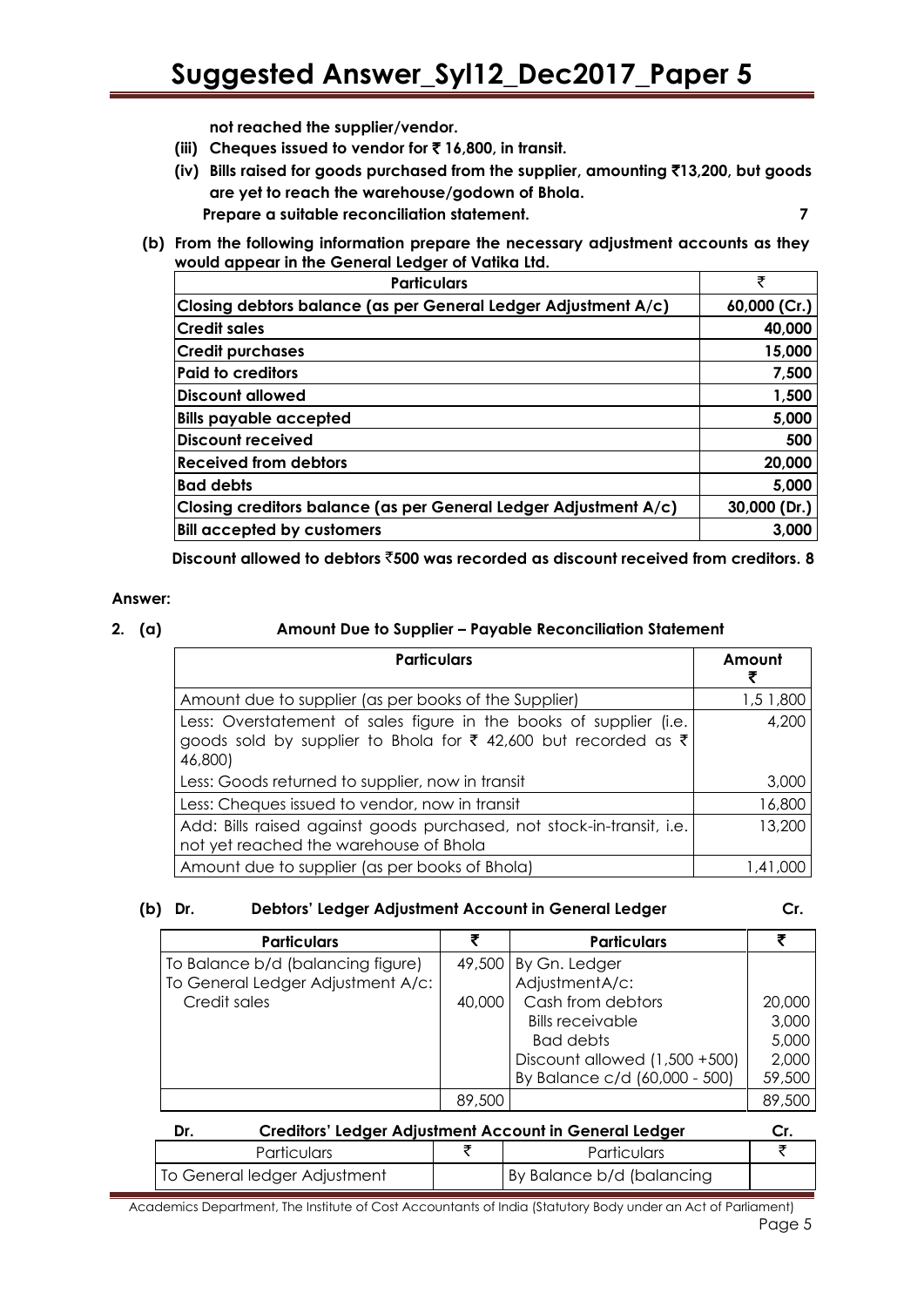| account:                      |        | figure)                            | 28,000 |
|-------------------------------|--------|------------------------------------|--------|
| Cash paid to creditors        |        | 7,500 By General ledger adjustment |        |
| <b>Bills payable</b>          |        | $5,000$ Account:                   |        |
| To Balance c/d (30,000 + 500) |        | 30,500 Credit purchases            | 15,000 |
|                               | 43,000 |                                    | 43,000 |

**3. Mr. X runs a retail business. Suddenly he finds on 31.03.2017 that his Cash and Bank balances have reduced considerably. He provided you the following information:**

### **(i) Balances:**

| <b>Particulars</b>                                 | Opening  | Closing |
|----------------------------------------------------|----------|---------|
| <b>Sundry Debtors</b>                              | 35,400   | 58,800  |
| <b>Sundry Creditors</b>                            | 84,400   | 22,400  |
| <b>Cash at Bank</b>                                | 1,08,400 | 2,500   |
| <b>Cash in Hand</b>                                | 10,400   | 500     |
| <b>Rent (Outstanding for one month)</b>            | 2,400    | 3,000   |
| <b>Stock</b>                                       | 11,400   | 20,000  |
| <b>Electricity and Telephone bills-outstanding</b> |          | 6,400   |

### **(ii) Bank Pass – Book reveals following:**

| <b>Total Deposits</b>                                | 10,34,000 |
|------------------------------------------------------|-----------|
| Withdrawals:                                         |           |
| <b>Creditors</b>                                     | 8,90,000  |
| <b>Professional charges</b>                          | 34,000    |
| <b>Furniture and Fixtures (acquired on 1st Oct.)</b> | 54,000    |
| <b>Proprietor's drawings</b>                         | 1,61,900  |

- **(iii) Rent has been increased from January, 2017.**
- **(iv) Mr. X deposited all cash sales and collections from debtors after meeting wages, shop expenses, rent, electricity and telephone charges.**
- **(v) Mr. X made all purchases on credit.**
- **(vi) His credit sales during the year amounts to** `**9,00,000.**
- **(vii) He incurred** `**6,500 per month towards wages.**
- **(viii) He incurred following expenses:**
	- **(A) Electricity and telephone charges** `**24,000 (paid)**
	- **(B) Shop expenses** `**18,000 (paid)**
- **(ix) Charge depreciation on furniture and fixtures @ 10% p.a.**

*Required:* **Finalize the accounts of Mr. X and compute his profit for the year ended 31.03.2017.**

**Prepare his statement of affairs and reconcile the profit and capital balance. 15**

**Answer:** 

**3. Trading and Profit and Loss Account for the year ended 31st March, 2017**

| Dr.                 |                 |                  |                    | Cr        |
|---------------------|-----------------|------------------|--------------------|-----------|
| <b>Particulars</b>  |                 |                  | <b>Particulars</b> |           |
| To Opening Stock    |                 | 11,400 By Sales: |                    |           |
| To Purchases        | 8,28,000 Cash   |                  | 2,97,500           |           |
| To Gross Profit c/d | 3,78,100 Credit |                  | 9,00,000           | 11,97,500 |
|                     |                 | By Closing Stock |                    | 20,000    |
|                     | 12,17,500       |                  |                    | 12,17,500 |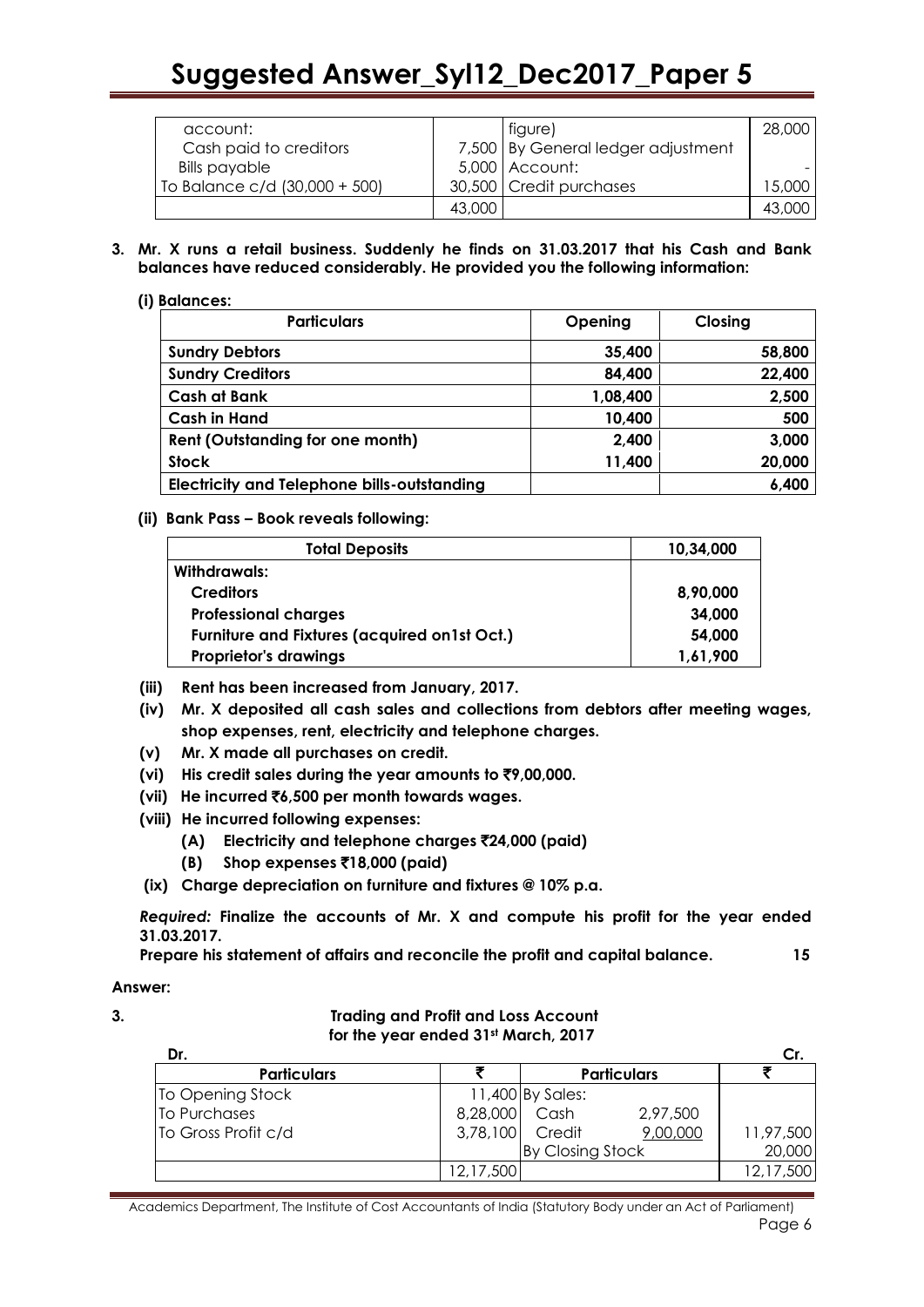| To Wages                                          |         |          | 78,000 By Gross Profit | b/d | 3,78,100 |
|---------------------------------------------------|---------|----------|------------------------|-----|----------|
| To Rent Paid                                      | 30,000  |          |                        |     |          |
| Less: o/s in the beg.                             | (2,400) |          |                        |     |          |
|                                                   | 27,600  |          |                        |     |          |
| Add: o/s at the end                               | 3,000   | 30,600   |                        |     |          |
| To Electricity & Telephone                        |         |          |                        |     |          |
| Paid                                              | 24,000  |          |                        |     |          |
| o/s at the end                                    | 6,400   | 30,400   |                        |     |          |
| To Professional Charges                           |         | 34,000   |                        |     |          |
| To Shop Expenses                                  |         | 18,000   |                        |     |          |
| To Depreciation $(54,000 \times 10\% \times 1/2)$ |         | 2,700    |                        |     |          |
| <b>To Net Profit</b>                              |         | 1,84,400 |                        |     |          |
|                                                   |         | 3,78,100 |                        |     | 3,78,100 |

### **Statement of Affairs of Mr. X as on 31.03.2016 & 31.03.2017**

| <b>Liabilities</b>        | 31.03.16 31.03.17 |              | <b>Assets</b>        | 31.03.16 31.03.17 |          |
|---------------------------|-------------------|--------------|----------------------|-------------------|----------|
| Capital A/c (b.f.)        | 78,800            |              | 1,01,300 Furniture   |                   | 51,300   |
| <b>Sundry Creditors</b>   | 84,400            | 22,400 Stock |                      | 11,400            | 20,000   |
| <b>Outstanding Rent</b>   | 2,400             |              | 3,000 Sundry Debtors | 35,400            | 58,800   |
| Outstanding Electricity & |                   |              | <b>Bank</b>          | 1,08,400          | 2,500    |
| Telephone                 |                   |              | $6,400$ Cash         | 10,400            | 500      |
|                           | ,65,600           | 1,33,100     |                      | 65,600            | 1,33,100 |

### **Reconciliation of Profit**

| <b>Particulars</b>    |           |
|-----------------------|-----------|
| Closing Capital       | 1,01,300  |
| Add: Drawings         | 1,61,900  |
| Lass: Opening Capital | (78, 800) |
| Profit for the year   | 1,84,400  |

### **Working Note**

| Dr.                | (i) Total Debetors Account |                           |          |
|--------------------|----------------------------|---------------------------|----------|
| <b>Particulars</b> |                            | <b>Particulars</b>        |          |
| To Balance b/d     |                            | 35,400 By Cash A/c (b.f.) | 8,76,600 |
| To Credit Sales    |                            | $9,00,000$ By Balance c/d | 58,800   |
|                    | 9,35,400                   |                           | 9,35,400 |

| Dr.                | (ii) Total Creditors Account |                            |          |
|--------------------|------------------------------|----------------------------|----------|
| <b>Particulars</b> |                              | <b>Particulars</b>         |          |
| To Bank A/c        |                              | 8,90,000 By Balance b/d    | 84,400   |
| To Balance c/d     |                              | 22,400 By credit Purchases | 8,28,000 |
|                    | 9.12.400                     |                            | 9.12.400 |

| Dr.                  | (iii) Cash Account |             |                                     |           | Cr.         |
|----------------------|--------------------|-------------|-------------------------------------|-----------|-------------|
| <b>Particulars</b>   | Cash               | <b>Bank</b> | <b>Particulars</b>                  | Cash      | <b>Bank</b> |
| To Balance b/d       | 10,400             |             | 1,08,400 By Bank (Contra)           | 10,34,000 |             |
| To Sundry Debtors    | 8,76,600           |             | - By Wages                          | 78,000    |             |
| To Cash Sales (b.f.) | 2,97,500           |             | $-$ By Rent                         | 30,000    |             |
| To Cash A/c(Contra)  |                    |             | $-$ 10,34,000 By Electricity & Tel. | 24,000    |             |
|                      |                    |             | By Shop Expenses                    | 18,000    |             |
|                      |                    |             | <b>By Professional</b>              |           |             |
|                      |                    |             | Charges                             |           | 34,000      |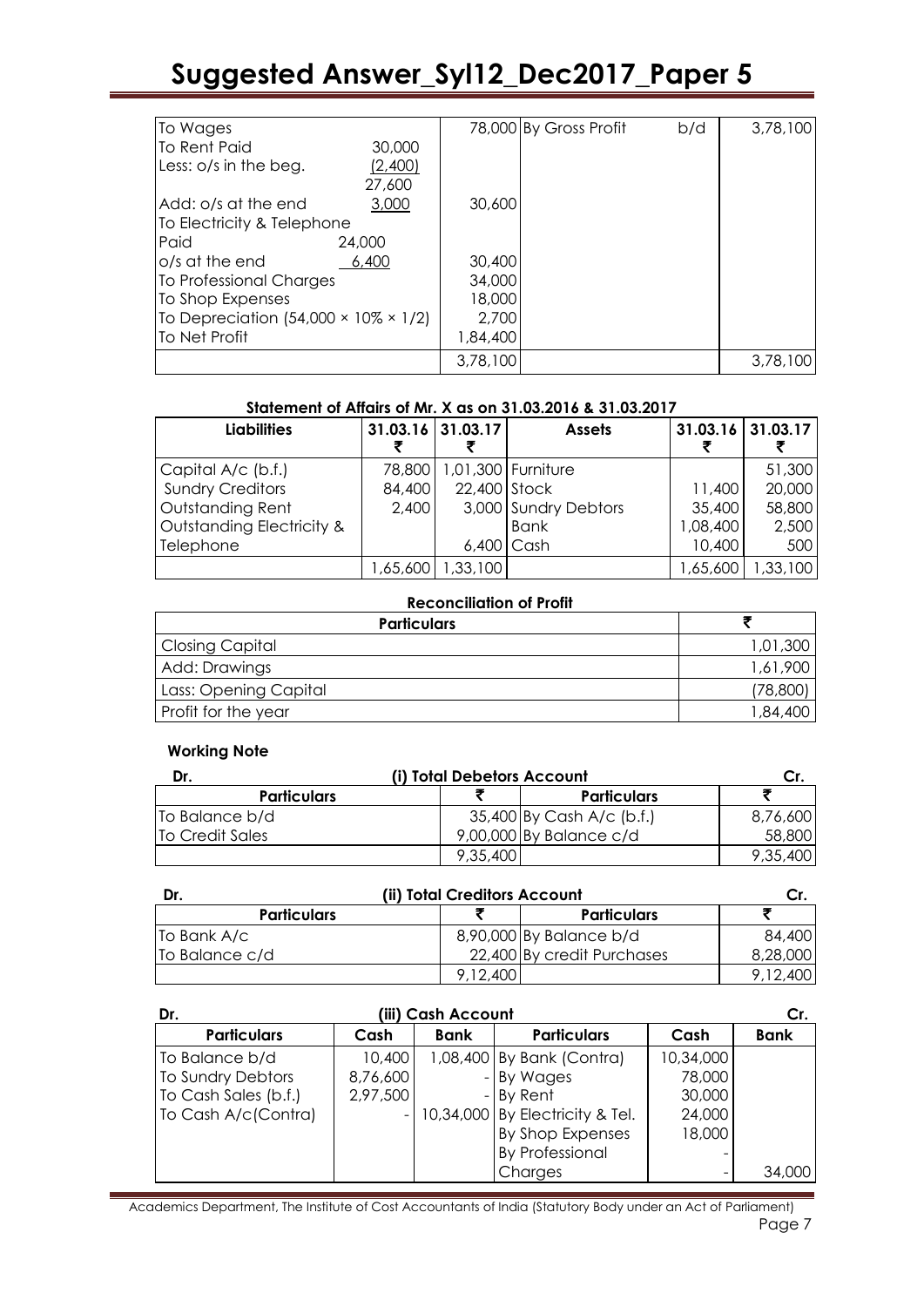|  |                       | By Sundry Creditors | $\overline{\phantom{0}}$ | 8,90,000              |
|--|-----------------------|---------------------|--------------------------|-----------------------|
|  |                       | By Furniture        |                          | 54,000                |
|  |                       | By Drawings A/c     | -                        | 161,900               |
|  |                       | By Balance c/d      | 500                      | 2,500                 |
|  | 11,84,500   11,42,400 |                     |                          | 11,84,500   11,42,400 |

### **Computation of Rent Paid:**

| Total Rent (April 2016 – March 2017) —  |             |
|-----------------------------------------|-------------|
| $(72,400 \times 9) + (73,000 \times 3)$ | $= ₹30,600$ |
| Less: outstanding at the end            | ₹3.000      |
| Add: outstanding in the beg.            | ₹2,400      |
| Rent paid                               | ₹30.000     |

#### **4. Prepare Income & Expenditure A/c for the year ended 31.12.2013 and the balance sheet as 31.12.2013 in the books of an Education society. 15**

| <b>Particulars</b>               | Debit (₹) | Credit (₹) |
|----------------------------------|-----------|------------|
| <b>Library Books</b>             | 2,30,000  |            |
| Books added during the year      | 52,200    |            |
| <b>Furniture</b>                 | 1,59,500  |            |
| <b>Addition to Furniture</b>     | 35,500    |            |
| <b>Buildings</b>                 | 37,89,000 |            |
| Investment                       | 21,25,000 |            |
| <b>Creditors</b>                 |           | 1,77,900   |
| <b>Debtors</b>                   | 59,700    |            |
| <b>Investment Reserve Fund</b>   |           | 1,85,000   |
| <b>Entrance Fees</b>             |           | 2,02,600   |
| <b>Examination Fees</b>          |           | 32,500     |
| <b>Certificate Fees</b>          |           | 7,800      |
| <b>Subscriptions Received</b>    |           | 2,75,800   |
| <b>Hire Charges</b>              |           | 95,500     |
| <b>Interest</b>                  |           | 85,000     |
| <b>Other Receipts</b>            |           | 4,400      |
| Salary                           | 1,55,900  |            |
| <b>Printing &amp; Stationery</b> | 8,500     |            |
| Postage & Telephone              | 2,500     |            |
| <b>Insurance</b>                 | 10,400    |            |
| <b>Examination Expenses</b>      | 24,000    |            |
| <b>Periodicals</b>               | 15,600    |            |
| <b>Prizes Fund</b>               |           | 2,15,000   |
| <b>Prizes Investments</b>        | 2,10,400  |            |
| <b>Prizes Investment Income</b>  |           | 10,200     |
| <b>Prizes Given</b>              | 9,500     |            |
| <b>Prizes Bank Balance</b>       | 2,450     |            |
| <b>Donations (capital)</b>       |           | 1,99,000   |
| <b>General Expenses</b>          | 5,250     |            |
| <b>Capital Fund</b>              |           | 54,71,720  |
| <b>Bank Balance</b>              | 65,500    |            |
| <b>Cash in Hand</b>              | 1,520     |            |
| <b>Total</b>                     | 69,62,420 | 69,62,420  |

**Additional Information:**

**Subscription receivable** `**22,500, Subscription received for 2014** `**7,850, Interest accrued investments** `**6,250, Salary outstanding for 2013** `**12,500, Prepaid Insurance** `**4,500.**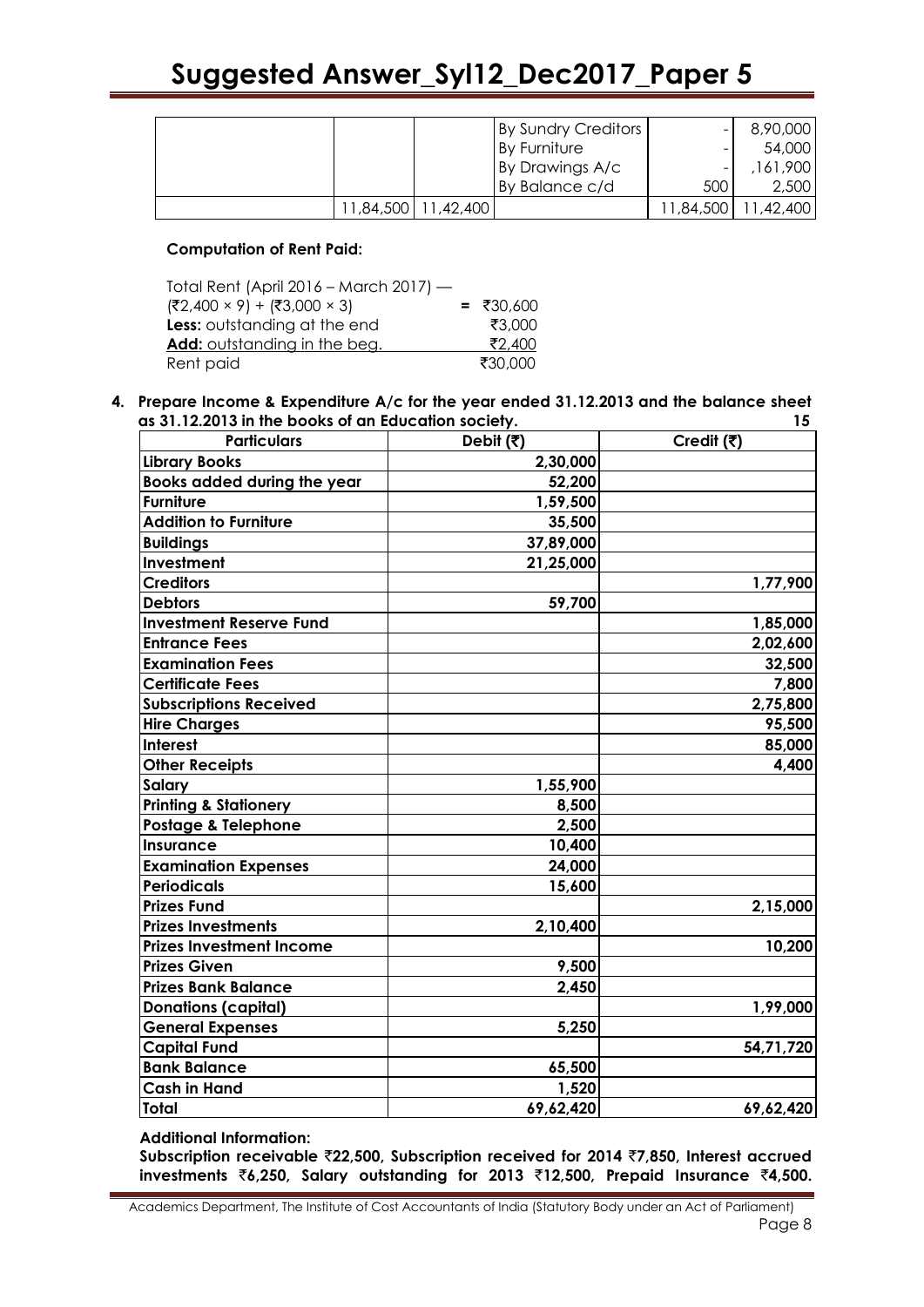### **Depreciate Books @ 15%, Building @ 1% and Furniture @10%.**

#### **Answer:**

**4.**

### **Income & Expenditure Account for the year ended 31.12.2013**

| Dr.                           |                   |          |                             |          | Cr.      |
|-------------------------------|-------------------|----------|-----------------------------|----------|----------|
| <b>Expenditure</b>            | Amount            | Amount   | Income                      | Amount   | Amount   |
| <b>To Salary</b>              | 1,55,900          |          | By Examination fees         |          | 32,500   |
| Add: Outstanding              | 12,500            |          | 168,400 By Certificate fees |          | 7,800    |
| To Printing & Stationery      |                   |          | 8,500 By Subscriptions      | 2,75,800 |          |
| To Postage & Telephone        |                   | 2,500    | Add: Receivable             | 22,500   |          |
| To Insurance<br>Less: Prepaid | 10,400<br>(4,500) | 5,900    | Less: Pre-received          | (7, 850) | 2,90,450 |
| To Examination Expenses       |                   |          | 24,000 By Hire charges      |          | 95,500   |
| To Periodicals                |                   |          | 15,600 By Interest          |          | 85,000   |
| To General Expenses           |                   |          | 5,250 By Other Receipts     |          | 4,400    |
| To Depreciation on Books      |                   |          | 38,415 By Accrued interest  |          | 6,250    |
| To Depreciation on Building   |                   | 37,890   |                             |          |          |
| To Depreciation on Furniture  |                   | 17,725   |                             |          |          |
| To Surplus                    |                   | 1,97,720 |                             |          |          |
|                               |                   | 5,21,900 |                             |          | 5,21,900 |

### **Balance Sheet as at 31.12.2013**

| <b>Liabilities</b>                                                                                                                                                                                                                 | Amount                                                                         | Amount                                  | <b>Assets</b>                                                                                                                                                                                                                                                                                                                                                                                                   | Amount                                                                                       | Amount                                                                                                                      |
|------------------------------------------------------------------------------------------------------------------------------------------------------------------------------------------------------------------------------------|--------------------------------------------------------------------------------|-----------------------------------------|-----------------------------------------------------------------------------------------------------------------------------------------------------------------------------------------------------------------------------------------------------------------------------------------------------------------------------------------------------------------------------------------------------------------|----------------------------------------------------------------------------------------------|-----------------------------------------------------------------------------------------------------------------------------|
| Capital Fund<br>Add: Entrance fees<br>Add: Donations<br>Add: Surplus<br>Investment Reserve Fund<br>Prize Fund<br>Add: Fund Income<br>Less: Fund Expenses<br>Creditors<br>Subscription received in<br>advance<br>Salary Outstanding | 54,71,720<br>2,02,600<br>1,99,000<br>1,97,720<br>2,15,000<br>10,200<br>(9,500) | 2,15,700<br>1,77,900<br>7,850<br>12,500 | <b>Buildings</b><br>Less: Depreciation @ 1%<br>Library Books<br>60,71,040   Add: Purchased in 2013<br>Less: Depreciation @15%<br>1,85,000 Furniture & fixture<br>Add: Purchased in 2012<br>Less: Depreciation @10%<br>Investment<br><b>Prize Investments</b><br><b>Debtors</b><br>Prize Bank balance<br><b>Bank balance</b><br>Cash in hand<br>Subscription receivable<br>Interest Accrued<br>Prepaid Insurance | 37,89,000<br>(37, 890)<br>2,30,000<br>52,200<br>(38, 415)<br>1,59,500<br>35,500<br>(17, 725) | 37,51,110<br>2,43,785<br>1,77,275<br>21,25,000<br>2,10,400<br>59,700<br>2.450<br>65,500<br>1520<br>22,500<br>6,250<br>4,500 |
|                                                                                                                                                                                                                                    |                                                                                | 66,69,990                               |                                                                                                                                                                                                                                                                                                                                                                                                                 |                                                                                              | 66,69,990                                                                                                                   |

### **5. (a) P,Q and R are partners in a firm sharing profits and losses in the ratio of 5 : 3 : 2. On 31st December, 2014 the firm was dissolved. On dissolution, the following particulars are available:**

- **(i) Assets realised** `**1,70,000 after a loss of** `**20,000.**
- **(ii) Liabilities were paid** `**27,000 including an unrecorded liability of** `**1,000.**
- **(iii) Realisation expenses were** `**700, out of which** `**400 were paid by the firm and balance by partner P.**
- **(iv) On the date of dissolution, partners' capital was in the ratio of 2 : 2 : 1.**

**Prepare Realisation account, Partners' Capital accounts and Bank account. 8**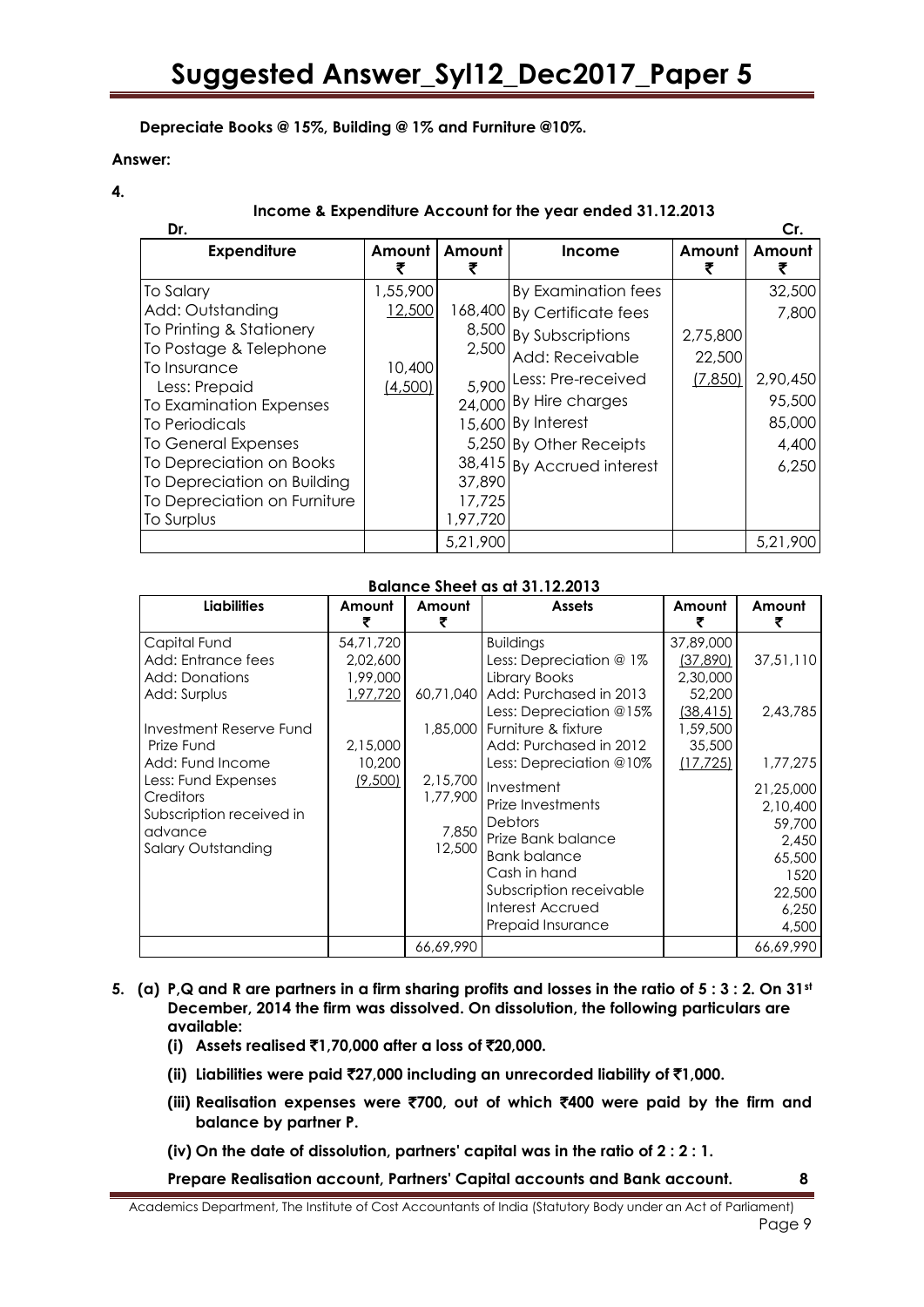**(b) The amount payable to Z on his retirement amounted to** ` **1,96,000. He took over stock worth** `**24,000 and 25% of the investments after which an amount of** `**90,000 was due and transferred to his Loan A/c. Calculate the total value of investments.** 

 **2**

**(c) Sunil and Puri are partners in a firm sharing profits and losses in the ratio of 3 : 2 respectively. The fixed capital of Sunil is** `**1,20,000 and Puri is** `**75,000. On 1st April, 2015 they admitted Kaushal as a new partner for 1/5th share in future profits. Kaushal brought** `**75,000 as his capital. Calculate the value of goodwill of the firm and record Journal entries on Kaushal's admission. 5**

### **Answer:**

**5. (a)** Capital = Asset – Liabilities = 1,90,000 – 26,000 =  $\bar{z}$ 1,64,000  $P's Capital = 1,64,000 × 2/5 = ₹65,600$  $Q's Capital = 1,64,000 \times 2/5 = ₹65,600$  $R's Capital = 1,64,000 × 1/5 = ₹32,800$ 

| Dr.                     | Cr.      |                                |        |          |  |
|-------------------------|----------|--------------------------------|--------|----------|--|
| <b>Particulars</b>      |          | <b>Particulars</b>             |        |          |  |
| To Sundry Assets A/c    |          | 1,90,000 By Liabilities        |        | 26,000   |  |
| To Bank A/c (Liability) |          | 27,000 By Bank (Sundry Assets) |        | 1,70,000 |  |
| To Bank A/c (Expenses)  |          | 400 By Realisation Loss:       |        |          |  |
| To P's Capital A/c      | 300      | P's Capital A/c                | 10,850 |          |  |
|                         |          | Q's Capital A/c                | 6,510  |          |  |
|                         |          | R's Capital A/c                | 4,340  | 21,700   |  |
|                         | 2,17,700 |                                |        | 2,17,700 |  |

| Dr.                | <b>Partners' Capital Account</b> |        |        |                           |        |        | Cr.    |
|--------------------|----------------------------------|--------|--------|---------------------------|--------|--------|--------|
| <b>Particulars</b> |                                  | Q      | R      | <b>Particulars</b>        |        |        |        |
| To Realisation A/c | 10,850                           | 6,510  |        | 4,340 By Balance b/d      | 65,600 | 65,600 | 32,800 |
| To Bank A/c        | 55,050                           | 59.090 |        | 28,460 By Realisation A/c | 300    |        |        |
|                    | 65,900                           | 65,600 | 32,800 |                           | 65,900 | 65,600 | 32,800 |

| Dr.                                | <b>Bank Account</b> |                             | Cr.     |
|------------------------------------|---------------------|-----------------------------|---------|
| <b>Particulars</b>                 |                     | <b>Particulars</b>          |         |
| To Realization A/c (Sundry Assets) |                     | 1,70,000 By Realisation A/c |         |
|                                    |                     | (Liabilities paid)          | 27,000  |
|                                    |                     | By Realisation A/c (Exp)    | 400     |
|                                    |                     | By P's Capital A/c          | 55,050  |
|                                    |                     | By Q's Capital A/c          | 59,090  |
|                                    |                     | By R's Capital A/c          | 28,460  |
|                                    | ,70,000             |                             | ,70,000 |

**(b)** 

| Total amount due to $Z$ on his retirement $=$                     |        | 1,96,000     |
|-------------------------------------------------------------------|--------|--------------|
| Less: Stock taken over worth                                      | 24,000 |              |
| Amount transferred to Loan A/c                                    | 90,000 | 1,14,000     |
| Investment taken over                                             |        | 82,000       |
| $\times$ 100<br>Total value of investment of investments = 82,000 |        | $= 3,28,000$ |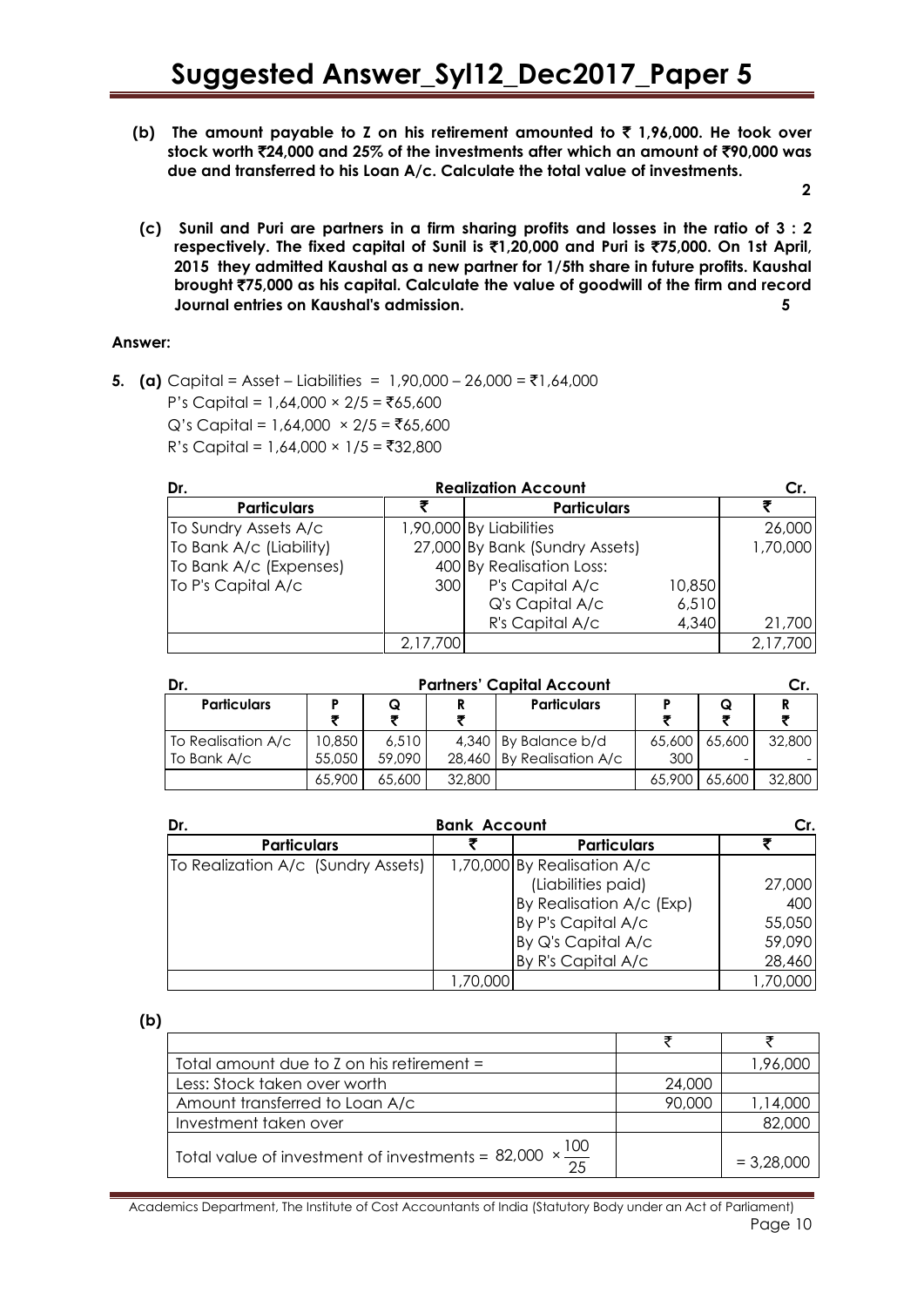#### **(c) In the Books of Sunil, Puri and Kaushal Journal**

| <b>Date</b> | <b>Particulars</b>                                   | L.F. | Dr. $(3)$ . | Cr. $(\bar{z})$ |
|-------------|------------------------------------------------------|------|-------------|-----------------|
|             | Bank A/c<br>Dr.                                      |      | 75,000      |                 |
|             | To Kaushal's Capital A/c                             |      |             | 75,000          |
|             | (Being capital bought in by Kaushal)                 |      |             |                 |
|             | Kaushal's Current A/c<br>Dr.                         |      | 21,000      |                 |
|             | To Sunil's Current A/c                               |      |             | 12,600          |
|             | To Puri's Current A/c                                |      |             | 8,400           |
|             | (Being Kaushal's share of goodwill credited to Sunil |      |             |                 |
|             | and Pun in their sacrificing ratio, i.e., 3:2)       |      |             |                 |

### **Note: Calculation of goodwill:**

- (i) Total Capital of the new firm on the basis of Kaushal's Capital =  $75,000 \times 5/1 =$ `3,75,000
- (ii) Existing Capital of all partners including new partner's Capital =  $\overline{\tau}1,20,000 +$ ₹ 75,000 + ₹75,000 = ₹2,70,000.
- (iii) Firm's goodwill (Hidden) (i ii) ₹ 3,75.000 ₹ 2,70,000 = ₹ 1,05,000 Kaushal's share of goodwill = ₹1,05,000 × 1/5 = ₹ 21,000.
- **6. (a) The following entries without narration have been recorded. Please write the entries with complete narration. Marks will be awarded only for complete narration. 6**

|          |    |                      |     | Dr. ₹  | Cr. $\bar{z}$ |
|----------|----|----------------------|-----|--------|---------------|
| 1st year | 1. | Royalty A/c          | Dr. | 8,000  |               |
| Dec. 31  |    | Short working A/c    | Dr. | 2,000  |               |
|          |    | To Landlord A/c      |     |        | 10,000        |
|          | 2. | Landlord A/c         | Dr. | 10,000 |               |
|          |    | To Bank A/c          |     |        | 10,000        |
|          | 3. | P and $L$ A/c        | Dr. | 10,000 |               |
|          |    | To Royalty A/c       |     |        | 10,000        |
| 2nd year | 1. | Royalty A/c          | Dr. | 11,000 |               |
| Dec. 31  |    | To Landlord A/c      |     |        | 11,000        |
|          | 2. | Landlord A/c         | Dr. | 11,000 |               |
|          |    | To Bank A/c          |     |        | 10,000        |
|          |    | To Short working A/c |     |        | 1,000         |
|          | 3. | P and L $A/c$        | Dr. | 12,000 |               |
|          |    | To Royalty A/c       |     |        | 11,000        |
|          |    | To Short working A/c |     |        | 1,000         |

**(b) Heaven Life Insurance Co. furnishes you the following information:** 

| <b>Particulars</b>                                               | Amount $(\bar{z})$ |
|------------------------------------------------------------------|--------------------|
| Life Insurance fund on 31.03.2017                                | 52,00,000          |
| Net liability on 31.03.2017 as per actuarial valuation           | 40,00,000          |
| Interim bonus paid to policyholders during intervaluation period | 3,00,000           |

**You are required to prepare:** 

- **(i) Valuation balance Sheet;**
- **(ii) Statement of Net Profit for the valuation period; and**
- **(iii) Amount due to the policy holders. 5**

Academics Department, The Institute of Cost Accountants of India (Statutory Body under an Act of Parliament) Page 11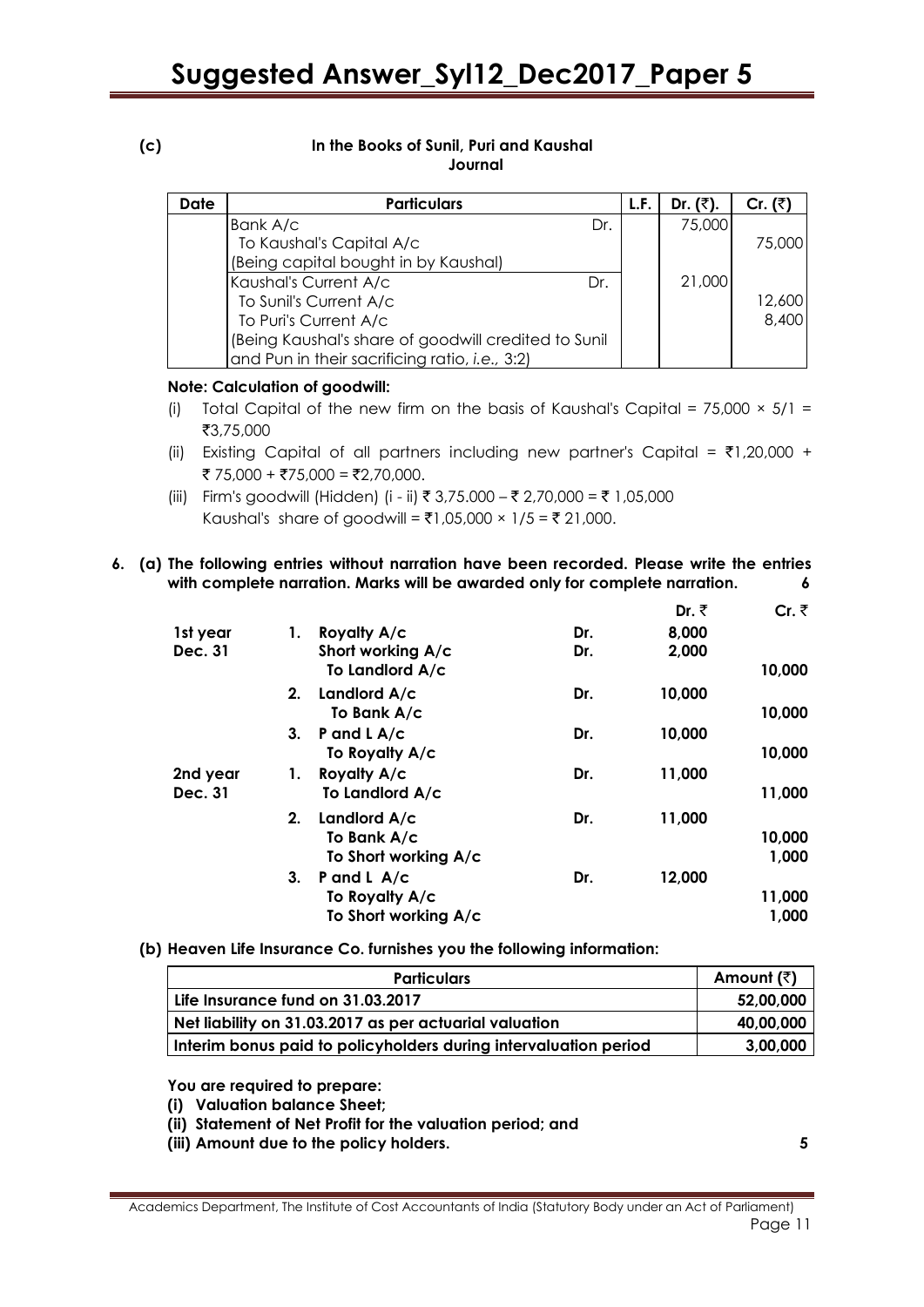**(c) Salt Lake Ltd. Kolkata invoice goods to its branch at Delhi at a profit at 25% on cost. Prepare Branch Stock Account under (i) Single Column and (ii) Double Column from the following particulars: 4**

| <b>Particulars</b>                    | Amount<br>₹     | <b>Particulars</b>                  | Amount |
|---------------------------------------|-----------------|-------------------------------------|--------|
| <b>Opening Stock (Invoice Price)</b>  |                 | 20,000 Normal Loss (Invoice Price)  | 1,000  |
| Goods sent to Branch (Invoice         |                 | Pilferage of Stock (Invoice         |        |
| Price)                                | 1,20,000 Price) |                                     | 2,000  |
| Goods return to H.O. (Invoice         |                 | 5,000 Cash Sales                    | 97,000 |
| Price)                                |                 | 5,000 Closing Stock (Invoice Price) | 30,000 |
| Goods lost in transit (Invoice Price) |                 |                                     |        |

### **Answer:**

**6. (a)**

|                     |        |                                                                                                                                                                                     |            | Dr. ₹          | Cr. ₹           |
|---------------------|--------|-------------------------------------------------------------------------------------------------------------------------------------------------------------------------------------|------------|----------------|-----------------|
| 1st year<br>Dec. 31 | 1.     | Royalty A/c<br>Short working A/c<br>To Landlord's A/c<br>(Royalty amounting of ₹8,000 credited to<br>landlord's account subject to minimum<br>rent of ₹10,000)                      | Dr.<br>Dr. | 8,000<br>2,000 | 10,000          |
|                     | 2.     | Landlord's A/c<br>To Bank A/c<br>(Payment of the sum due to landlord)                                                                                                               | Dr.        | 10,000         | 10,000          |
|                     | 3.     | P and L A/c<br>To Royalty A/c<br>(Transfer of royalty to the profit and loss<br>A/C                                                                                                 | Dr.        | 10,000         | 10,000          |
| 2nd year<br>Dec. 31 | $1\,.$ | Royalty A/c<br>To Landlord A/c<br>(Royalty amounting to ₹11,000 credited<br>to landlord's A/c)                                                                                      | Dr.        | 11,000         | 11,000          |
|                     | 2.     | Landlord's A/c<br>To Bank A/c<br>To Short working A/c<br>(Payment of the amount due to landlord<br>after recovery of ₹1,000 against short<br>working)                               | Dr.        | 11,000         | 10,000<br>1,000 |
|                     | 3.     | Profit and Loss A/c<br>To Royalty A/c<br>To Short working A/c<br>(Royalty amounting to ₹11,000 and<br>irrecoverable short working of ₹1,000<br>transferred to profit and loss A/c). | Dr.        | 12,000         | 11,000<br>1,000 |

**Note:** In entry 1 of first year, royalty has been debited with  $\bar{\tau}$  8,000 whereas in entry 3, transfer of royalty to Profit and Loss Account has been recorded at  $\bar{\tau}$  10,000. This implies that another royalty of  $\bar{\mathfrak{z}}$ 2,000 (paid/payable) relates to the year 1 which has not been given in the question.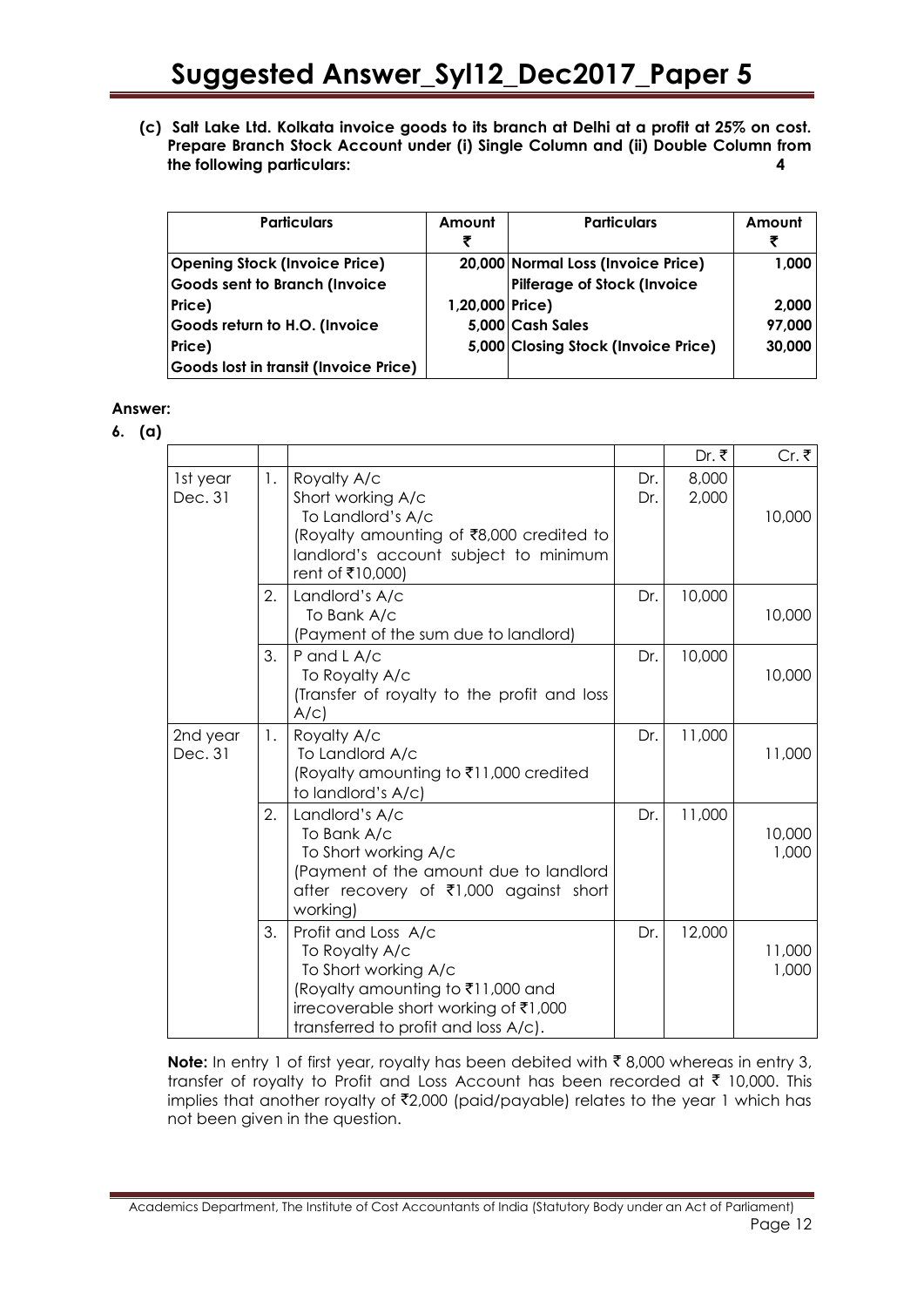### **6. (b) (i) Heaven Life Insurance Co. Valuation balance Sheet as at 31st march, 2017**

| Dr.                                         |           |                                  | Cr.       |
|---------------------------------------------|-----------|----------------------------------|-----------|
| Particulars                                 | Amount    | Particulars                      | Amount    |
|                                             |           |                                  |           |
| To Net Liability as per actuarial valuation |           | 40,00,000 By Life Assurance Fund | 52,00000  |
| To Surplus                                  | 12,00,000 |                                  |           |
|                                             | 52,00,000 |                                  | 52,00,000 |

### **(ii) Statement showing Net Profit for the valuation period**

| <b>Particulars</b>                                           | Amount (₹) |
|--------------------------------------------------------------|------------|
| Surplus as per Balance Sheet (i.e., Valuation Balance Sheet) | 12,00,000  |
| Add: Interim bonus paid                                      | 3,00,000   |
|                                                              | 15,00,000  |

### **(iii) Amount due to Policyholders**

| <b>Particulars</b>                                             | ∣ Amount (₹) |
|----------------------------------------------------------------|--------------|
| $ 95\%$ of Net Profit due to policyholders (95% of ₹15,00,000) | 14,25,000    |
| Less: Interim bonus already paid                               | 3,00,000     |
| Amount due to policyholders                                    | 11.25,000    |

### **6. (c) (i) Under Single column**

### **In the Books of H. O. Delhi Branch Stock Account**

| Dr.                     |          |                                  |          |
|-------------------------|----------|----------------------------------|----------|
| <b>Particulars</b>      | Amount   | <b>Particulars</b>               | Amount   |
| To Balance b/d          |          | 20,000 By Branch Cash A/c        |          |
| To Goods sent to branch |          | 1,20,000 Case Sales              | 97,000   |
|                         |          | By Goods sent to branch (Return) | 5,000    |
|                         |          | By Loss-in-transit               | 5,000    |
|                         |          | <b>By Normal Loss</b>            | 1,000    |
|                         |          | By Pilferage of Stock            | 2,000    |
|                         |          | By Balance c/d                   | 30,000   |
|                         | 1,40,000 |                                  | 1,40,000 |

### **(ii) Under Double Column**

#### **In the Books of H. O. Delhi Branch Stock Account**

| Dr.                                                 |                         |                         | Cr.                                            |                         |               |
|-----------------------------------------------------|-------------------------|-------------------------|------------------------------------------------|-------------------------|---------------|
| <b>Particulars</b>                                  | <b>Invoice</b><br>Price | Cost<br>Price $\bar{z}$ | <b>Particulars</b>                             | Invoice<br><b>Price</b> | Cost<br>Price |
| To Balance b/d<br>To Goods sent to<br><b>branch</b> | 20,000<br>,20,000       |                         | 16,000 By Branch Cash A/c<br>96,000 Cash Sales | 97,000                  | 97,000        |
| To Gross Profit                                     |                         |                         | By Goods sent to<br>branch<br>19,400 (Return)  | 5,000                   | 4,000         |
|                                                     |                         |                         | By Loss - in- transit                          | 5,000                   | 4,000         |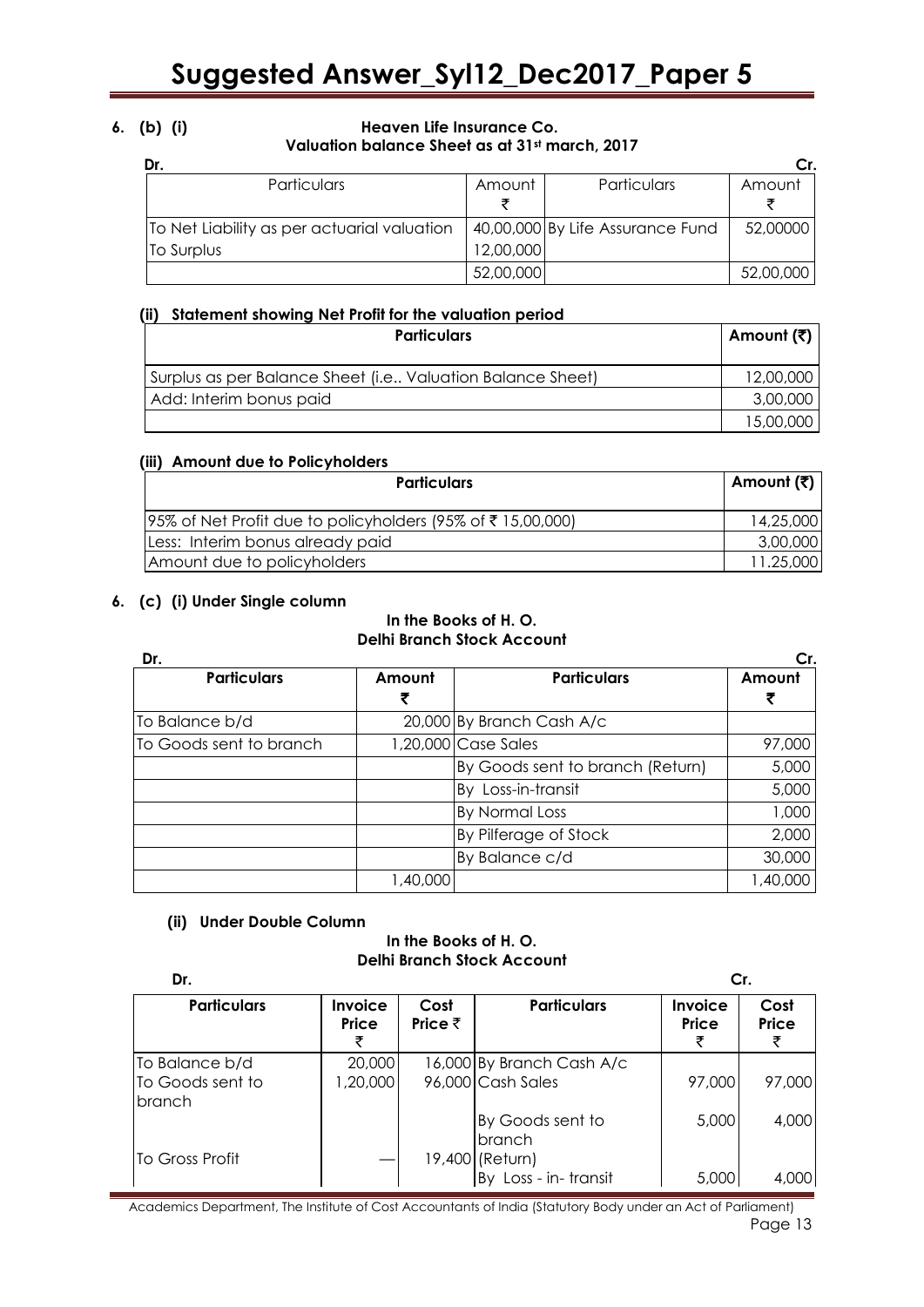|         |             | By Normal Loss        | ,000    | 8001   |
|---------|-------------|-----------------------|---------|--------|
|         |             | By Pilferage of Stock | 2,000   | 600    |
|         |             | By Balance c/d        | 30,000  | 24,000 |
| ,40,000 | ,400<br>.31 |                       | .40,000 | 31,400 |

### **Students may follow this method also**

**In a columnar Branch Stock A/c, Normal Loss to be recorded only in Invoice Price column**

### **Effect in the Answer —**

In case of Double Column Branch Stock Account — The amount of **Normal Loss** should come under Invoice Price Column only, hence the **total** of **Cost Price Column** Will be  $\bar{z}$ 1,31,400 and the **balance c/d** will be  $\bar{z}$ 24,800.

### **7. (a) The following particulars are extracted from the records of M/s. Engco Bank Limited for the year ended 31st March, 2017:**

| Rebate on bills discounted (not due on March 31st, 2016)<br>60.610 |  |
|--------------------------------------------------------------------|--|
|                                                                    |  |
| Discount received<br>6.10.800                                      |  |
| <b>Bills discounted</b><br>24.42.250                               |  |

 **An analysis of the bills discounted is as follows:** 

| Amount $(\bar{z})$ | Due Date       |
|--------------------|----------------|
| 3,75,000           | April 15, 2017 |
| 4,90,000           | May 6, 2017    |
| 2,45,000           | June 1, 2017   |
| 3,68,000           | June 20, 2017  |
| 4,85,000           | July 4, 2017   |

 **The rate of discount is 12% per annum. You are required to:** 

- **(i) Calculate rebate on bills discounted as on 31st March, 2017.**
- **(ii) Determine the amount of discount to be credited to the profit and loss account for the year ended 31st March, 2017.**
- **(iii) Show the necessary journal entries in the books of M/s. Engco Bank Ltd. as on 31st March, 2017. 7**
- **(b) The following particulars relate to hire purchase transactions:** 
	- **(i) X purchased three cars from Y on hire purchase basis, the cash price of each car being** `**2,00,000.**
	- **(ii) The hire purchaser charged depreciation @ 20% on diminishing balance method.**
	- **(iii) Two cars were seized by the hire vendor when second installment was not paid at the end of the second year. The hire vendor valued the two cars at cash price less 30% depreciation charged under it diminishing balance method.**
	- **(iv) The hire vendor spent** `**10,000 on repairs of the cars and then sold them for a total amount of ₹1,70,000.**

**You are required to compute:** 

- **(I) Agreed value of two cars taken back by the hire vendor.**
- **(II) Book value of car left with the hire purchaser.**
- **(III) Profit or Loss to hire purchaser on two cars taken back by their hire vendor.**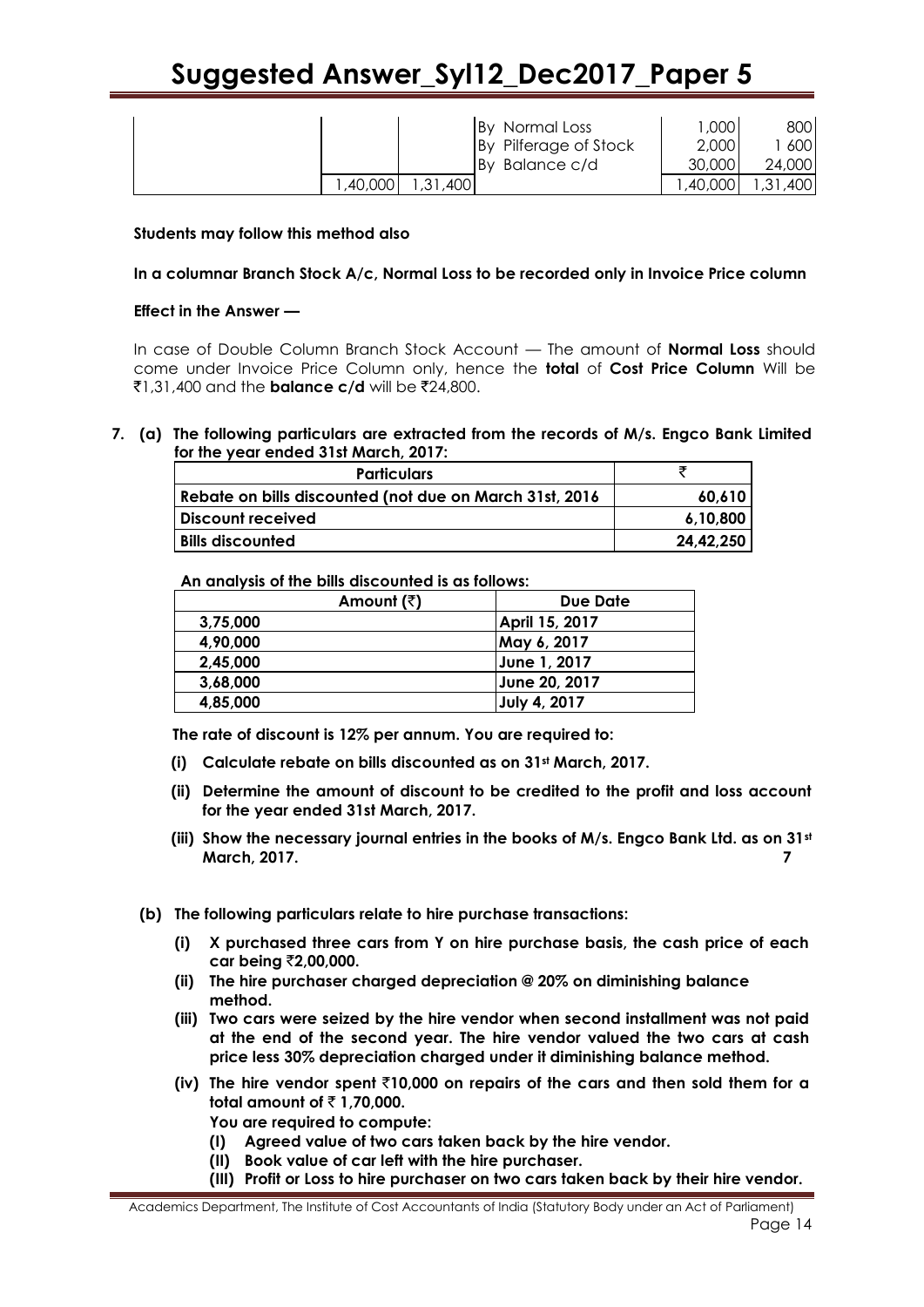### **(IV) Profit or Loss of cars repossessed, when sold by the hire vendor. 8**

### **Answer:**

### **7. (a) (I) Calculation of Rebate on Bills Discounted as on 31st March 2017**

| Amount $(\bar{z})$ | Due date       | No of days after 31st<br><b>March, 2017</b> | Product      |
|--------------------|----------------|---------------------------------------------|--------------|
| 3,75,000           | April 15, 2017 | 15                                          | 56,25,000    |
| 4,90,000           | May 6, 2017    | 36                                          | 1,76,40,000  |
| 2,45,000           | June 1, 2017   | 62                                          | 1,51,90,000  |
| 3,68,000           | June 20, 2017  | 81                                          | 2,98,08,000  |
| 4,85,000           | July 4, 2017   | 95                                          | 4,60,75,000  |
|                    |                |                                             | 11,43,38,000 |

Amount of rebate on bills =  $\overline{5}11,43,38,000 \times 12\% \times 1/365 = \overline{5}37,591$  (approx).

### **(II) Determination of Amount of Discount to be Credited to the Profit and Loss Account for the Year ended 31st March, 2017**

| <b>Particulars</b>                            | Amount (₹) |
|-----------------------------------------------|------------|
| Opening Rebate on Bills Discounted            | 60,610     |
| Add: Discount received during the year        | 6,10,800   |
|                                               | 6,71,410   |
| Less: Closing rebate on Bills discounted      | (37, 591)  |
| Amount transferred to profit and Loss Account | 6,33,819   |

### **JOURNAL OF ENGCO BANK LTD.**

| Date  | Particular                                      |     | Dr. $(3)$ | Cr. $(3)$ |
|-------|-------------------------------------------------|-----|-----------|-----------|
| (i)   | Rebate on Bills discounted A/c                  | Dr. | 60,610    |           |
|       | To Discount on Bills A/c                        |     |           | 60,610    |
|       | (being transfer of Opening unexpired discount   |     |           |           |
|       | on bills)                                       |     |           |           |
| (ii)  | Discount on Bills A/c                           | Dr. | 37,591    |           |
|       | To Rebate on Bills discounted A/c               |     |           | 37,591    |
|       | (Being the closing unexpired discount provided) |     |           |           |
| (iii) | Discount on Bills A/c                           | Dr. | 6,33,819  |           |
|       | To Profit & Loss A/c                            |     |           | 6,33,819  |
|       | (Being the t/f of discount earned)              |     |           |           |

### **7. (b)**

| No.   | <b>Particulars</b>                                                                  | ₹        |
|-------|-------------------------------------------------------------------------------------|----------|
| (i)   | Price of two cars = ₹2,00,000 $\times$ 2                                            | 4,00,000 |
|       | Less: Depreciation for the first year @ 30%                                         | 1,20,000 |
|       |                                                                                     | 2,80,000 |
|       | 30<br>Less: Depreciation for the second year = $\overline{5}2,80,000 \times$<br>100 | 84,000   |
|       | Agreed value of two cars taken back by the hire vendor                              | 1,96,000 |
| (ii)  | Cash purchase price of one car                                                      | 2,00,000 |
|       | Less: Depreciation on ₹2,00,000 @ 20% for the first year                            | 40,000   |
|       | Written drown value at the end of first year                                        | 1,60,000 |
|       | Less: Depreciation on ₹1,60,000 @ 20% for the second year                           | 32,000   |
|       | Book value of car left with the hire purchaser                                      | 1,28,000 |
| (iii) | Book Value of one car as calculated working note (ii) above                         | 1,28,000 |
|       | Book value of two cars = ₹1,28,000 $\times$ 2                                       | 2,56,000 |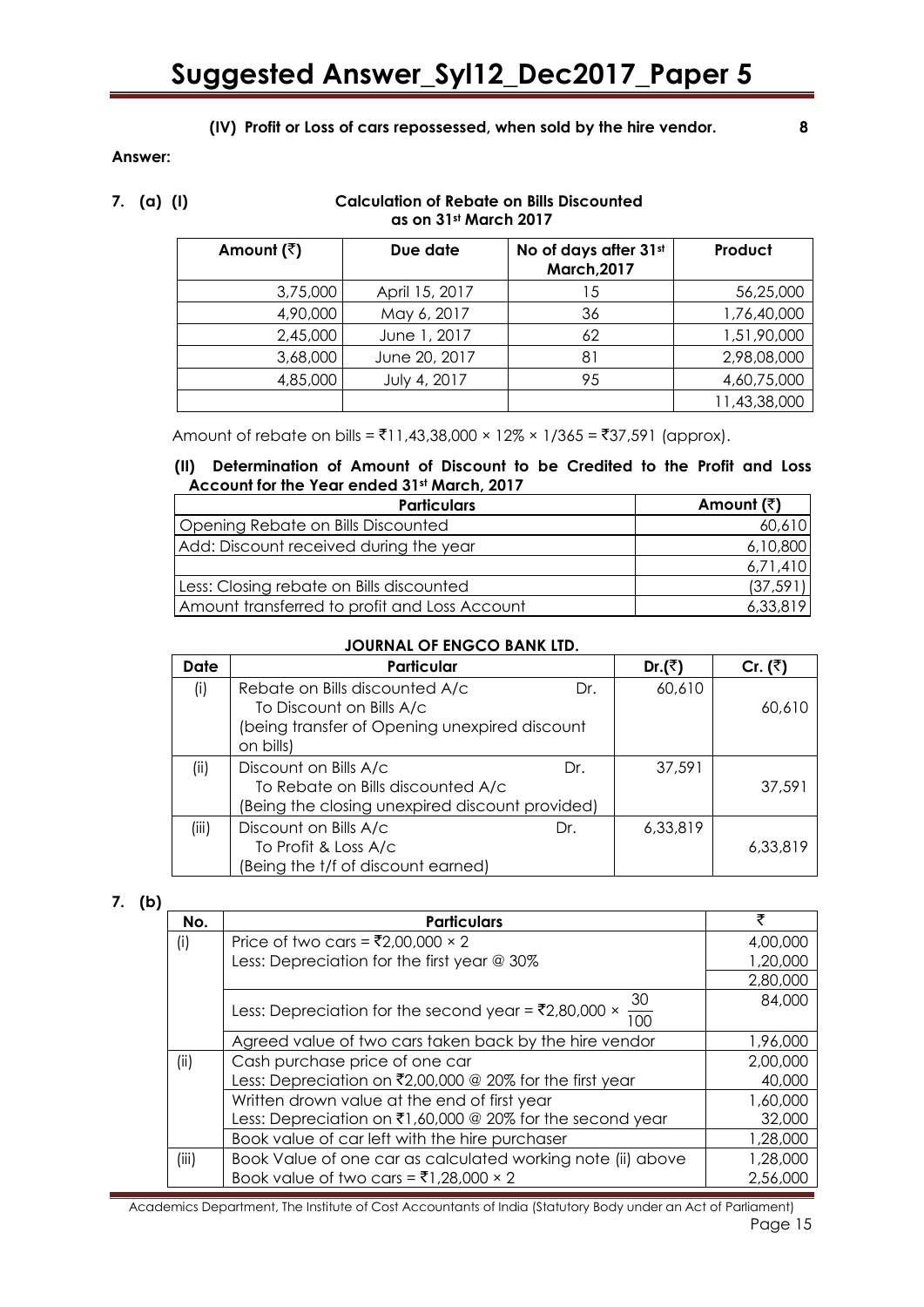|      | Value at which the two cars were taken back, calculated in |          |
|------|------------------------------------------------------------|----------|
|      | working note (i) above                                     | 1,96,000 |
|      | Hence, loss on cars taken back = ₹2,56,000 - ₹1,96,000 =   | 60,000   |
| (iv) | Sale proceeds of cars of cars repossessed                  | 1,70,000 |
|      | Less: Value at which plant were taken back ₹1,96,000       |          |
|      | Repair<br>10.000                                           | 2,06,000 |
|      | Loss on resale                                             |          |

### **8. (a) ABC Ltd. is installing a new plant for its production facility. It has incurred these costs:**

|                                                                | ₹         |
|----------------------------------------------------------------|-----------|
| Cost of the plant (cost per supplier's invoice plus taxes)     | 25,00,000 |
| Initial delivery and handling costs                            | 2,00,000  |
| Cost of site preparation                                       | 6,00,000  |
| Consultants used for advice on the acquisition of the plant    | 7,00,000  |
| Interest charges paid to supplier of plant for deferred credit | 2,00,000  |
| Estimated dismantling costs to be incurred after 7 years       | 3,00,000  |
| <b>Operating losses before commercial production</b>           | 4,00,000  |

**Please advise ABC Ltd. on the costs that can be capitalized in accordance with AS 10 (Revised). 4**

**(b) State briefly the main features of the Electricity Act, 2003. 7 (c) What is meant by cost of internally generated software? 4**

### **Answer:**

**8. (a)** According to AS 10 (revised), these costs can be capitalized:

| Cost of the plant                                        | 25,00,000 |
|----------------------------------------------------------|-----------|
| Initial delivery and handling costs                      | 2,00,000  |
| Cost of site preparation                                 | 6,00,000  |
| Consultants' fees                                        | 7,00,000  |
| Estimated dismantling costs to be incurred after 7 years | 3,00,000  |
|                                                          | 43,00,000 |

**Note:** Interest charges paid on "Deferred credit terms" to the supplier of the plant (not a qualifying asset) of  $\bar{\tau}2,00,000$  and operating losses before commercial production amounting to  $\bar{\xi}4,00,000$  are not regarded as directly attributable costs and thus cannot be capitalised. They should be written off to the Statement of Profit and Loss in the period they are incurred.

### **(b) Main Features of the Electricity Act, 2003**

- (i) The Activities like generation, transmission and distribution of power have been separately identified.
- (ii) The Act de-licenses power generation completely (except for hydro power projects over a certain size)
- (iii) 10% of the power supplied by suppliers and distributors to the consumers has to be generated using renewable and non-conventional sources of energy.
- (iv) Setting up State Electricity Regulatory Commission (SERC) made mandatory.
- (v) Appellate Tribunal to hear appeals against the decision of the CERC and SERCs.
- (vi) Ombudsman scheme for consumers' grievance redressal.
- (vii)Provision for private licensees in transmission and entry in distribution through an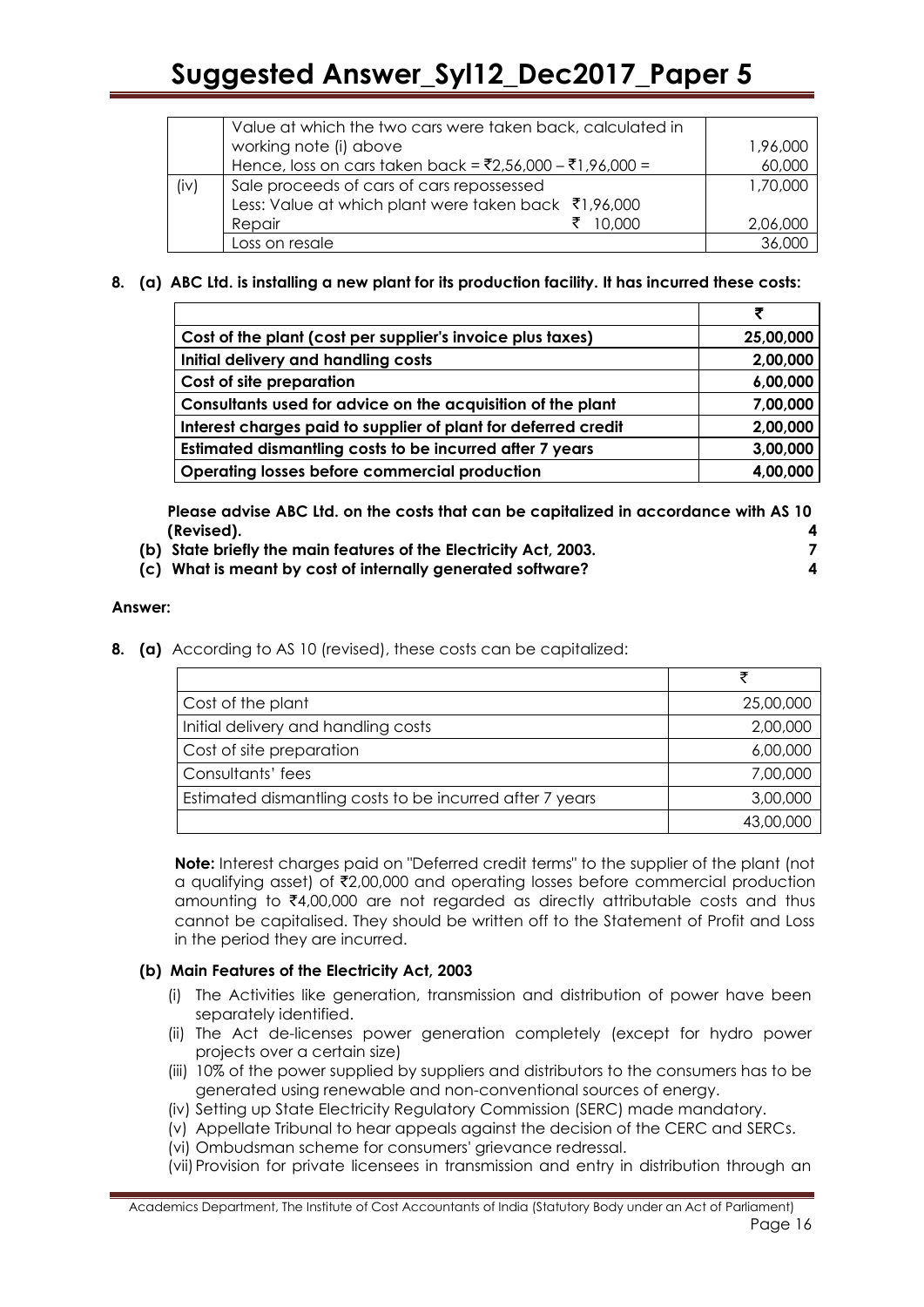independent network.

(viii) Metering of all electricity supplied made obligatory. (ix) Provision relating to theft of electricity made more strict.

### **(c) Cost of Internally generated software**

The cost at internally generated software is the sum of the expenditure incurred from the time when the software first met the recognition criteria for an intangible asset as stated in AS – 26 given earlier. An expenditure which did not meet the recognition criteria as aforesaid and expensed in an earlier financial statement should not be reinstated if the recognition criteria are met later.

The cost of internally generated software comprise all expenditure that can be directly attributed on allocated on a reasonable and consistent basis to create the software for its intended use. The cost includes.

- (a) Expenditure on materials and services used or consumed in developing the software.
- (b) The salaries, wages and other employment related costs of personnel directly engaged in developing the software.
- (c) Any expenditure that is directly attributable to generate the software.
- (d) Overheads related to developing the software and that can be allocated on a reasonable and consistent basis to the software (for example an allocation of the depreciation of fixed assets insurance premium and rent). Allocation of overheads is made on the normal acceptable basis.

### **9. Write short notes on any three of the following: 5×3=15**

- **(a) Non-integral foreign operation**
- **(b) Changes in Accounting policy**
- **(c) Characteristics of Depreciation**
- **(d) The Accrual Concept**

### **Answer:**

### **9. (a) Non-integral foreign operation**

Accounting Standard – 11 does not define the non-integral foreign operation, however it describes the same. As per the accounting standard following are the indications of non-integral foreign operation-

- Control by reporting enterprise While the reporting enterprise may control the foreign operation the activities of foreign operation are carried independently without much dependence in reporting enterprise.
- Transactions with the reporting enterprises are not a high proportion of the foreign operation's activities.
- Activities of foreign operation are mainly financed by its operations or from local borrowings. In other words it raises its finance independently and is in no way dependent on reporting enterprises.
- Foreign operation sales are mainly in currencies other than reporting currency.
- All the expenses by foreign operations are primarily paid in local currency not in the reporting currency.
- Day to day cash flows of the reporting enterprises is independent of the foreign enterprises cash flows.
- Sales prices of the foreign enterprises are not affected by the day to day changes in exchange rate of the reporting currency of the foreign operation.
- There is an active sales market for the foreign operation product.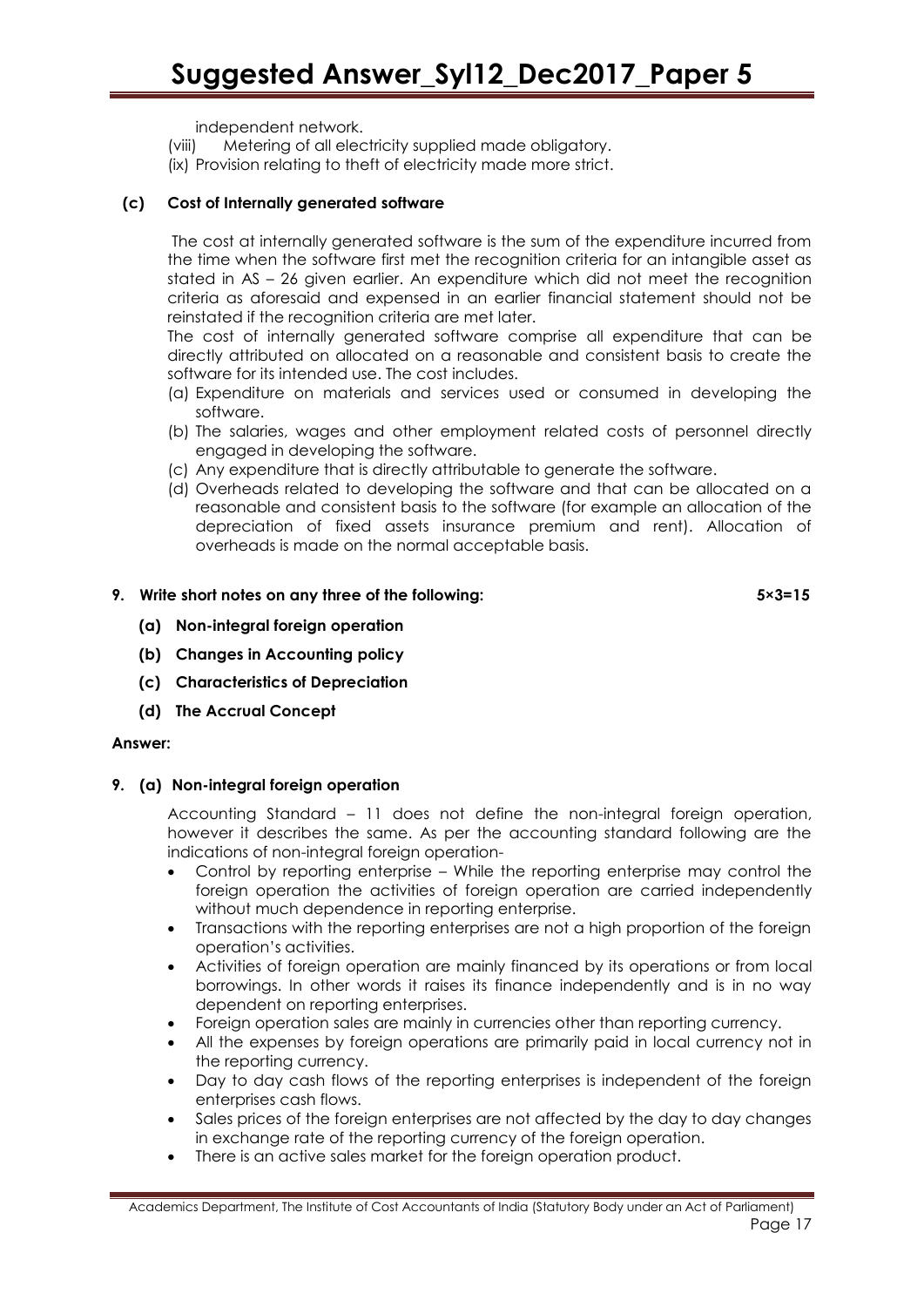The above are only indicators and not decisive/conclusive factors to classify the foreign operations as non-integral, much will depend on factual information, situations of the particular case end therefore judgment is necessary to determine the appropriate classification.

Controversies may arise in deciding the foreign branches of the enterprises into integral or non-integral. However there may not be any controversy that subsidiary associates and joint venture are non-integral foreign operation.

In case of branches classified as independent for the purpose of accounting are generally classified as non-integral foreign operations.

### **9. (b) Changes in Accounting Polices:**

Any change in the accounting policies which has a material effect in the current period or which is reasonably expected to have a material effect in the later period should be disclosed.

In the case of a change in accounting policies, having material effect in the current period the amount by which any item in the financial statement , is affected by such change should also be disclosed to the extent as ascertainable, otherwise the fact that the effect is not (wholly or partially) ascertainable, should be disclosed.

The following are not considered as changes in accounting policies:

- (a) Accounting policies adopted for events or transactions that differ in substance at present (introducing Group Gratuity Scheme for employees in place of adhoc ex-gratia payment earlier followed.)
- (b) Accounting policies pertains to events or transactions which did not occur previously or that were immaterial.

### **9. (c) The Characteristics of Depreciation are:**

- i. It is a charge against profit.
- ii. It indicates diminution in service potential.
- iii. It is an estimated loss of the value of an asset. It is not an actual loss.
- iv. It depends upon different assumptions, like effective life and residual value of an asset.
- v. It is a process of allocation and not of valuation.
- vi. It arises mainly from an internal cause like wear and tear or depletion of an asset. But it is treated as any expense charged against profit like rent, salary, etc., which arise due to an external transaction.
- vii. Depreciation on any particular asset is restricted to the working life of the asset.
- viii. It is charged on tangible fixed assets. It is not charged on any current asset. For allocating the costs of intangible fixed assets like goodwill. etc, a certain amount of their total costs may be charged against periodic revenues. This is known as amortization.

### **9. (d) The accrual concept**

The accrual concept is based on recognition of both cash and credit transactions. In case of a cash transaction, owner's equity is instantly affected as cash either is received or paid. In a credit transaction, however, a mere obligation towards or by the business is created. When credit transactions exist (which is generally the case), revenues are not the same as cash receipts and expenses are not same as cash paid during the period.

Academics Department, The Institute of Cost Accountants of India (Statutory Body under an Act of Parliament) Page 18